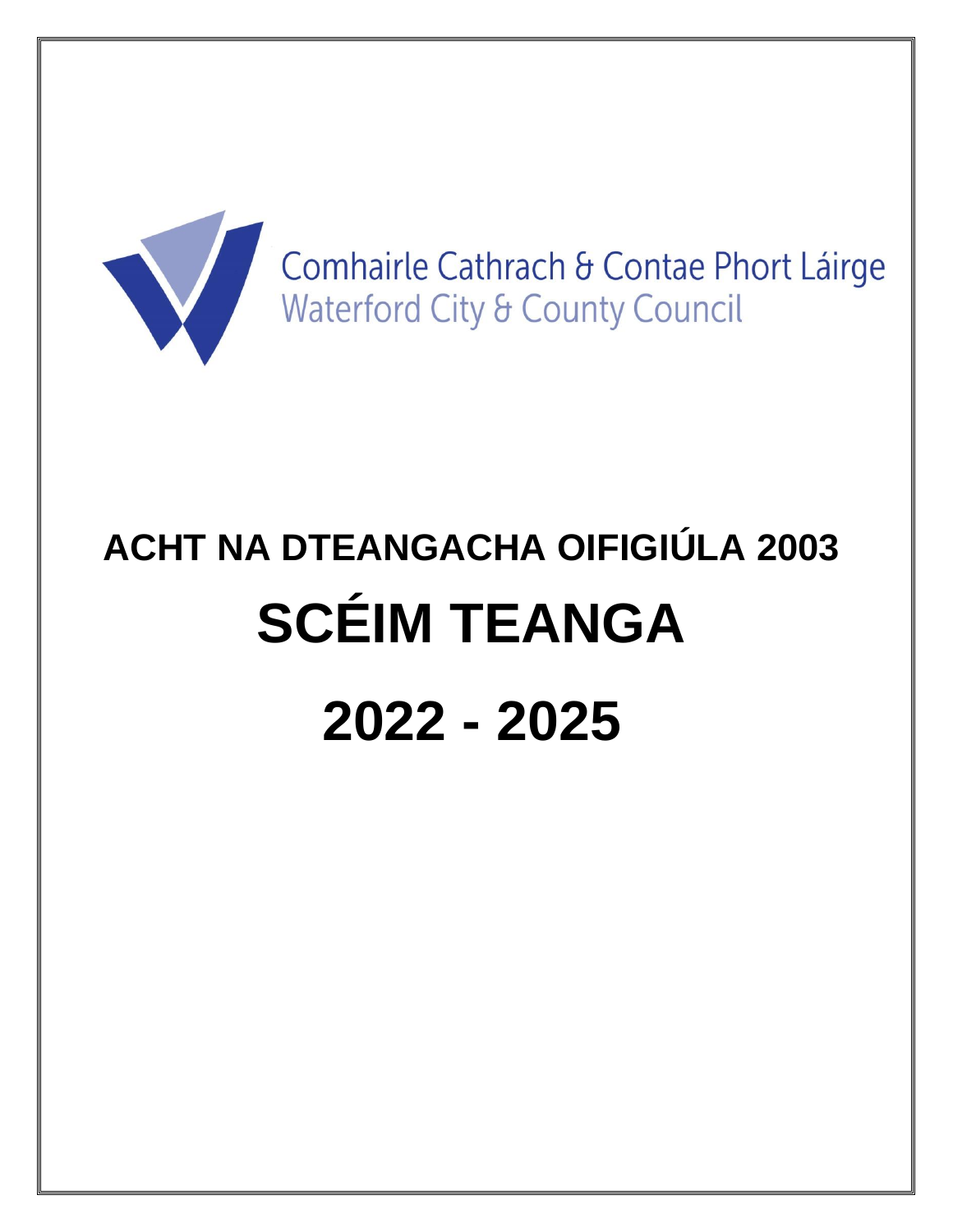## Clár

| Caibidil 2: Léargas Ginearálta ar Cuir isteach ainm an Chomhlachta Phoiblí  5              |  |
|--------------------------------------------------------------------------------------------|--|
|                                                                                            |  |
|                                                                                            |  |
|                                                                                            |  |
|                                                                                            |  |
| Caibidil 3: Sonraí Seirbhísí ar fáil i mBéarlaamháin, i nGaeilge amháin nó godátheangach 7 |  |
|                                                                                            |  |
|                                                                                            |  |
|                                                                                            |  |
|                                                                                            |  |
|                                                                                            |  |
|                                                                                            |  |
|                                                                                            |  |
|                                                                                            |  |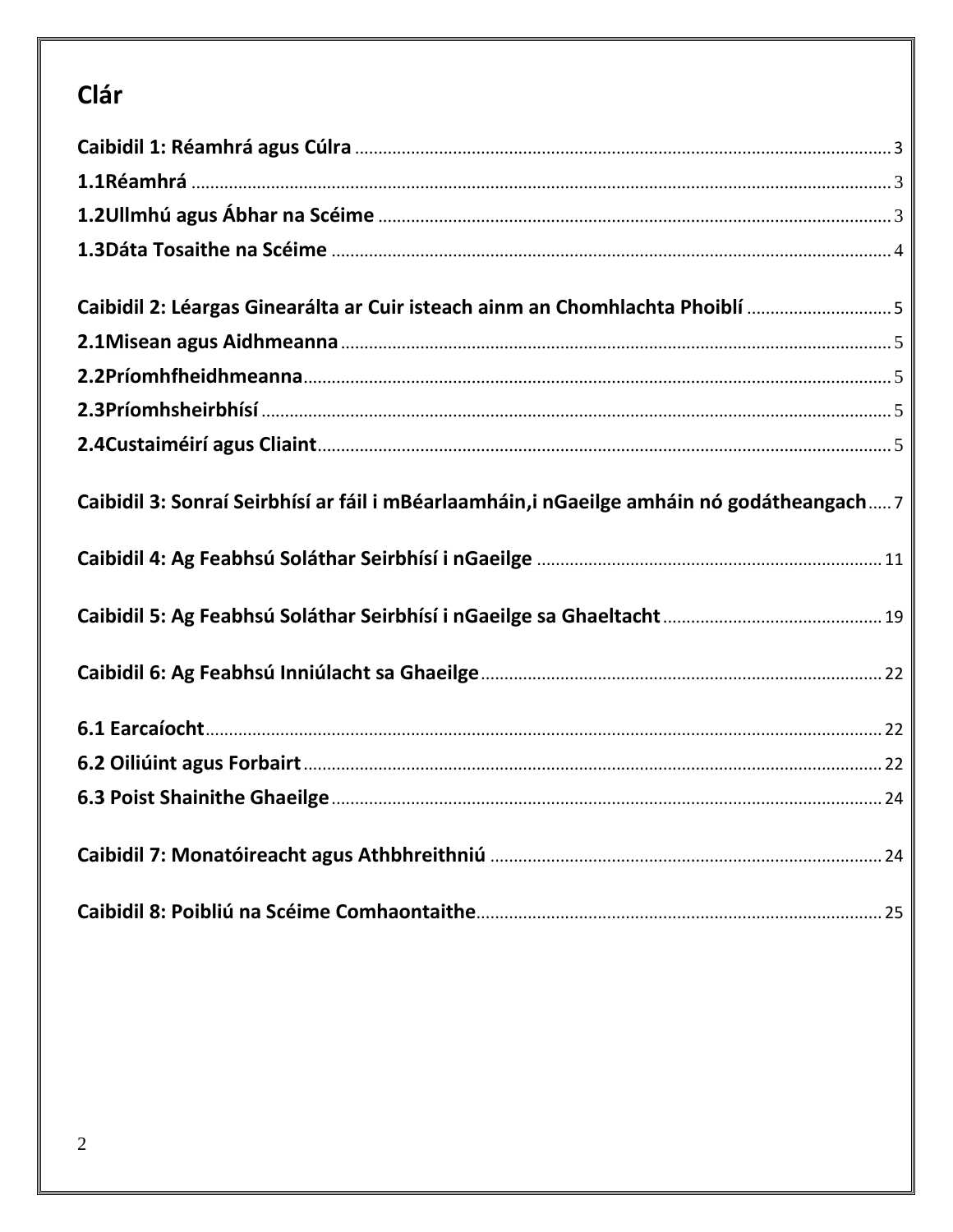## <span id="page-2-0"></span>**Caibidil 1: Réamhrá agus Cúlra**

#### <span id="page-2-1"></span>**1.1Réamhrá**

Forálann Acht na dTeangacha Oifigiúla 2003 d'ullmhú scéim teanga ag comhlachtaí poiblí ag tabhairt mionsonraí faoi na seirbhísí a sholáthróidh siad:

trí mheán na Gaeilge, trí mheán an Bhéarla, agus trí mheán na Gaeilge agus an Bhéarla

agus na bearta a ghlacfar lena chinntiú go ndéanfar aon seirbhís nach bhfuil an comhlacht ag soláthar trí mheán na Gaeilge a sholáthar laistigh de fhráma ama comhaontaithe.

De réir alt 14(3) den Acht, fanann scéimeanna teanga i bhfeidhm ar feadh tréimhse 3 bliana nó go dtí go mbeidh scéim nua daingnithe, cibé acu is déanaí, ag an AireTurasóireachta, Cultúir, Ealaíon, Gaeltachta, Spóirt agus Meán.

#### <span id="page-2-2"></span>**Ullmhú agus Ábhar na Scéime**

Tá aird mar is cuí tugtha ar na Treoirlínte a d'eisigh an Roinn Turasóireachta, Cultúir, Ealaíon, Gaeltachta, Spóirt agus Meánagus an scéim seo á hullmhú.Ina theannta sin, tugadh faoi phróiseas cuimsitheach comhairliúcháin leis na páirtithe leasmhara uile.

Tá **Comhairle Cathrach & Contae Phort Láirge** á threorú ag an bprionsabal gur cheart go mbeadh soláthar seirbhísí Gaeilge bunaithe ar:

- an leibhéal éilimh ar sheirbhísí ar leith i nGaeilge,
- an tábhacht a bhaineann le cur chuige réamhghníomhach i soláthar seirbhísí dá leithéid, agus
- acmhainní, lena n-áirítear acmhainní daonna agus airgeadais, agus cumas an chomhlachta an cumas riachtanach teanga a fhorbairt nó a rochtain.

Comhlánaíonn an scéim seo prionsabail a bhaineann le Seirbhís ar Ardchaighdeán do Chustaiméirí agus ár gCairt Chustaiméirí. Tá sí curtha le chéile leis an aidhm go gcomhlíonfaí gach oibleagáid ábhartha faoi Acht na dTeangacha Oifigiúla atá ar **Chomhairle Cathrach & Contae Phort Láirge**ar bhonn céimnithe, tríd an scéim seo agus trí scéimeanna amach anseo.

Tá an Scéim bunaithe ar na gealltanais ar fad a bhí in aon scéim roimhe seo a bheith curtha i bhfeidhm. Sa chás nár cuireadh i bhfeidhm ina n-iomláine go dtí seo na gealltanais a bhí i scéimeanna roimhe seo, bhí an cheist ina ábhar plé le hOifig an Choimisinéara Teanga.

Tuigtear agus aithnítear an t-am agus an iarracht a chuireann gach duine a bhfuil baint acu leis an bpróiseas seo isteach ann.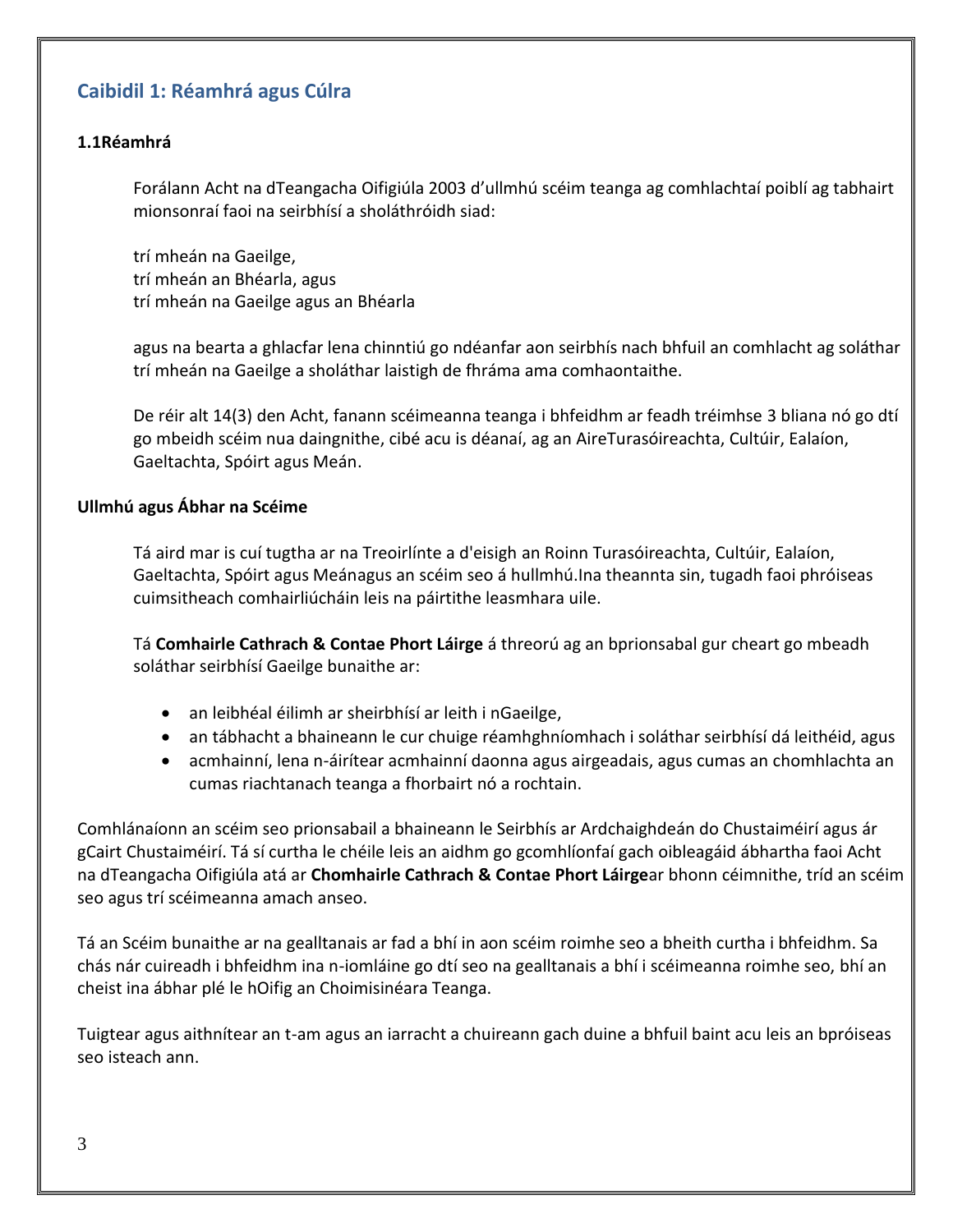## <span id="page-3-0"></span>**1.3 Dáta Tosaithe na Scéime**

<span id="page-3-1"></span>Tá an Scéim seo daingnithe ag an Aire Turasóireachta, Cultúir, Ealaíon, Gaeltachta, Spóirt agus Meán.Tosaíonn sí le héifeacht ó 02 Feabhra 2022 agus beidh sí i bhfeidhm ar feadh tréimhse 3 bliana nó go dtí go mbeidh scéim eile daingnithe, cibé acu is déanaí.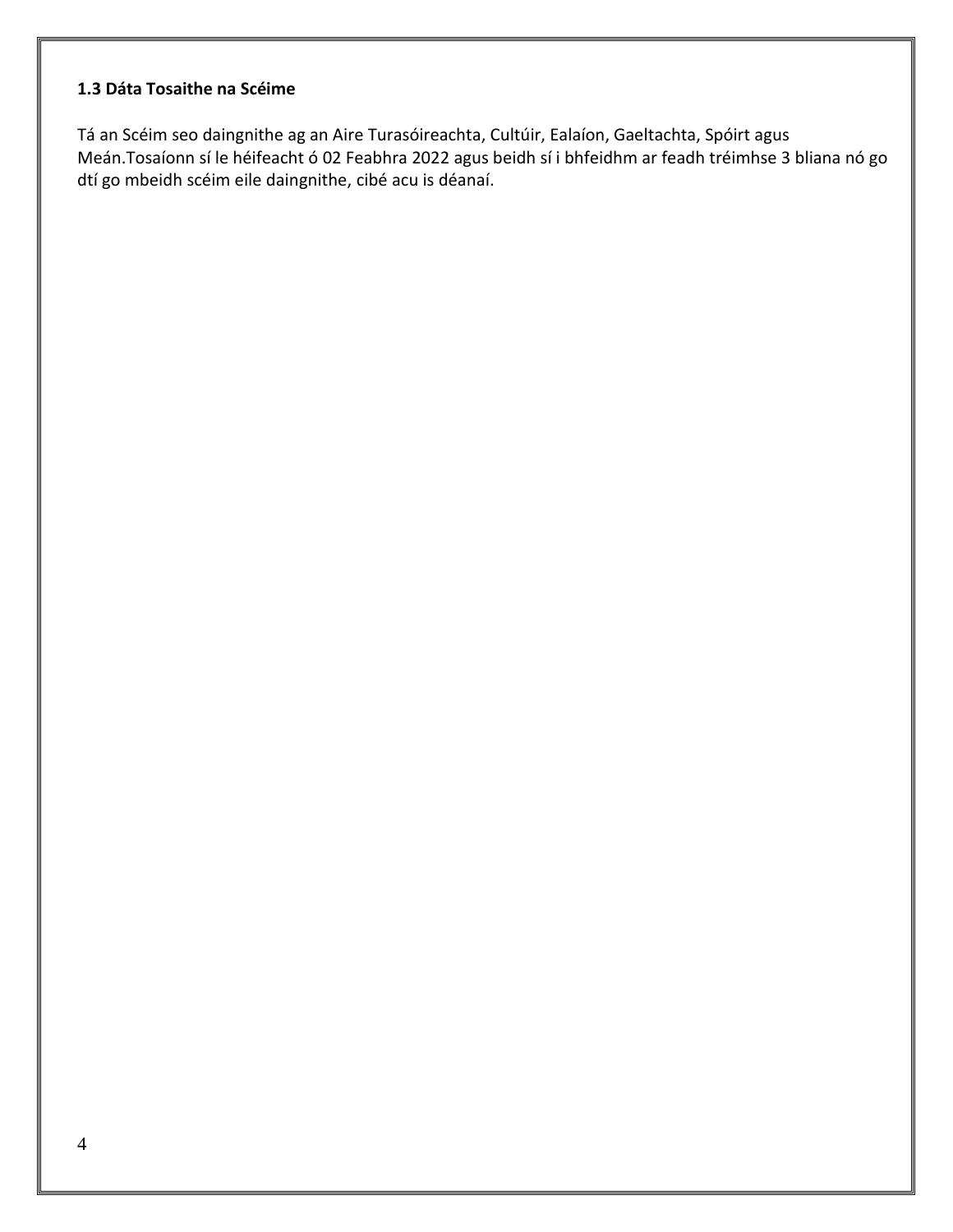## **Caibidil 2: Léargas Ginearálta ar Chomhairle Cathrach & Contae Phort Láirge**

### <span id="page-4-0"></span>**2.1 Misean agus Aidhmeanna**

Tá sé mar mhisean ag Comhairle Cathrach & Contae Phort Láirge a chinntiú go mbeidh Port Láirge ar an áit ab' fhearr agus ab' fhéidir dá saoránaigh go léir agus d'aon duine gur mhian leo cónaí ann, cuairt a thabhairt ar, obair ann nó infheistíocht a dhéanamh i bPort Láirge. Lorgóimid gach seirbhís d'ár gcuid a chur ar fáil le hionracas, le hoscailteacht agus le meas. Aithnímid go bhfuil ár gcuid seirbhísí curtha ar fáil ar mhaithe leis an bpobal, agus tríd an phobal céanna. Dá bharr san, tá meas ar dhaoine mar dhaoine aonaracha agus mar phobail ag croílár na heagraíochta.In ainneoin an brú atá ar acmhainní, lorgóimid fiúntas agus inbhuanaitheacht fhadtéarmach inár gcuid seirbhísí ar fad.

## <span id="page-4-1"></span>**2.2 Príomhfheidhmeanna**

Seo a leanas príomhfheidhmeanna Chomhairle Cathrach & Contae Phort Láirge: Forbairt Eacnamaíoch; Seirbhísí Chomhshaoil (Tránna, Spásanna Poiblí, Smacht ar Mhadraí & ar Chapaill san áireamh); Soláthar agus Cothbháil Tithíocht an Údaráis Áitiúil; Bóithre & Iompar; Seirbhísí Uisce (faoi Chomhaontú Seirbhíse Poiblí le hUisce Éireann); Pleanáil; Dóiteáin & Seirbhísí Éigeandála; Forbairt Turasóireachta & Féilte; Seirbhísí Leabharlainne; Na hEalaíona & Seirbhísí Chultúrtha (Cartlanna, An Ghaeilge, Caomhantas agus Oidhreacht san áireamh); Forbairt Pobail; Mótarcháin & Airgeadas (Rátaí); Seirbhísí Chorparáideacha (Cruinnithe agus Riaracháin na Comhairle).

## <span id="page-4-2"></span>**2.3 Príomhsheirbhísí**

Tá ocht príorachtaí straitéiseacha ag Comhairle Cathrach & Contae Phort Láirge, mar a leanas:

**Eacnamaíoch** - Plean Eacnamaíoch atá éifeachtach a fhorbairt agus a chur i bhfeidhm.

**Turasóireacht** - Port Láirge a fhorbairt mar cheann scríbe do chuairteanna níos faide, trí chlár comhtháite brandála agus cumarsáide a fhorbairt agus a chur i bhfeidhm.

**Lárionaid Uirbeacha Príomha** - díriú isteach ar athnuachan agus ar fheabhsúcháin i gCathair Phort Láirge, i nDún Garbhán agus sa Trá Mhór agus na trí phríomh lárionaid uirbeacha seo a nascadh trí Fhéarbhealach. **Comhshaol** - rochtain d'ardchaighdeán ar ár n-oidhreacht nádúrtha agus forbairt áiseanna go ginearálta a chinntiú.

**Oidhreacht & Cultúr** - oidhreacht nádúrtha agus acmhainní chultúrtha Phort Láirge a fheabhsú agus a chur chun cinn, an Ghaeltacht san áireamh.

**Daoine & Pobail** - Plean Pobail éifeachtach a fhorbairt agus a chur i bhfeidhm, le comhpháirteachas méadaithe ag gach leibhéal.

**Ár Seirbhísí** - a bheith uaillmhianach maidir le seirbhísí éifeachtúil, éifeachtach agus cothrom a sholáthar, trí phleananna seirbhíse bliantúla atá uaillmhianach a ullmhú agus a chur i bhfeidhm, le monatóireacht agus tuairisciú cuí.

**Cumarsáid** – cumarsáid éifeachtach le heochair-pháirtithe leasmhara.

## <span id="page-4-3"></span>**2.4 Custaiméirí agus Cliaint**

Seo a leanas na páirtithe leasmhara atá ag Comhairle Cathrach & Contae Phort Láirge:

- Baill den bpobal, custaiméirí agus grúpaí pobal ar fud Chathair & Chontae Phort Láirge, Gaeltacht na Rinne & An tSeanphobail san áireamh
- Iarratasóirí do sheirbhísí éagsúla faoi scéimeanna éagsúla
- Ranna &gníomhaireachtaí stát agus seirbhísí eile phoiblí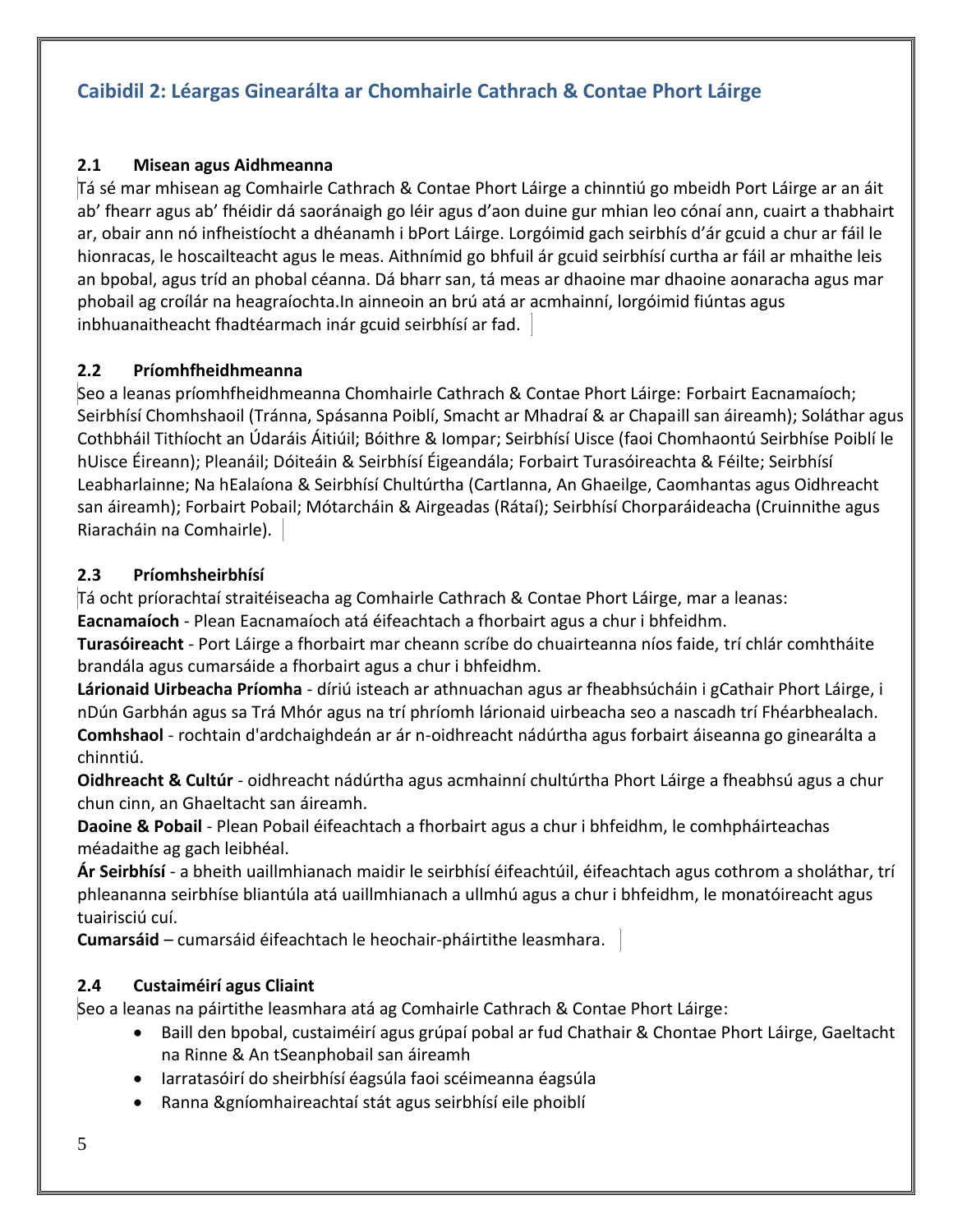- Pobal gnó
- Údaráis áitiúla agus réigiúnacha eile
- An Coiste um Forbairt Phobail Áitiúil (LCDC) agus an Líonra Rannpháirtíochta Pobail (PPN)
- Comhpháirtithe shóisialta, leasanna earnála agus gníomhaireachtaí forbartha áitiúla
- <span id="page-5-0"></span> $\bullet$  Na meáin áitiúla agus náisiúnta  $\parallel$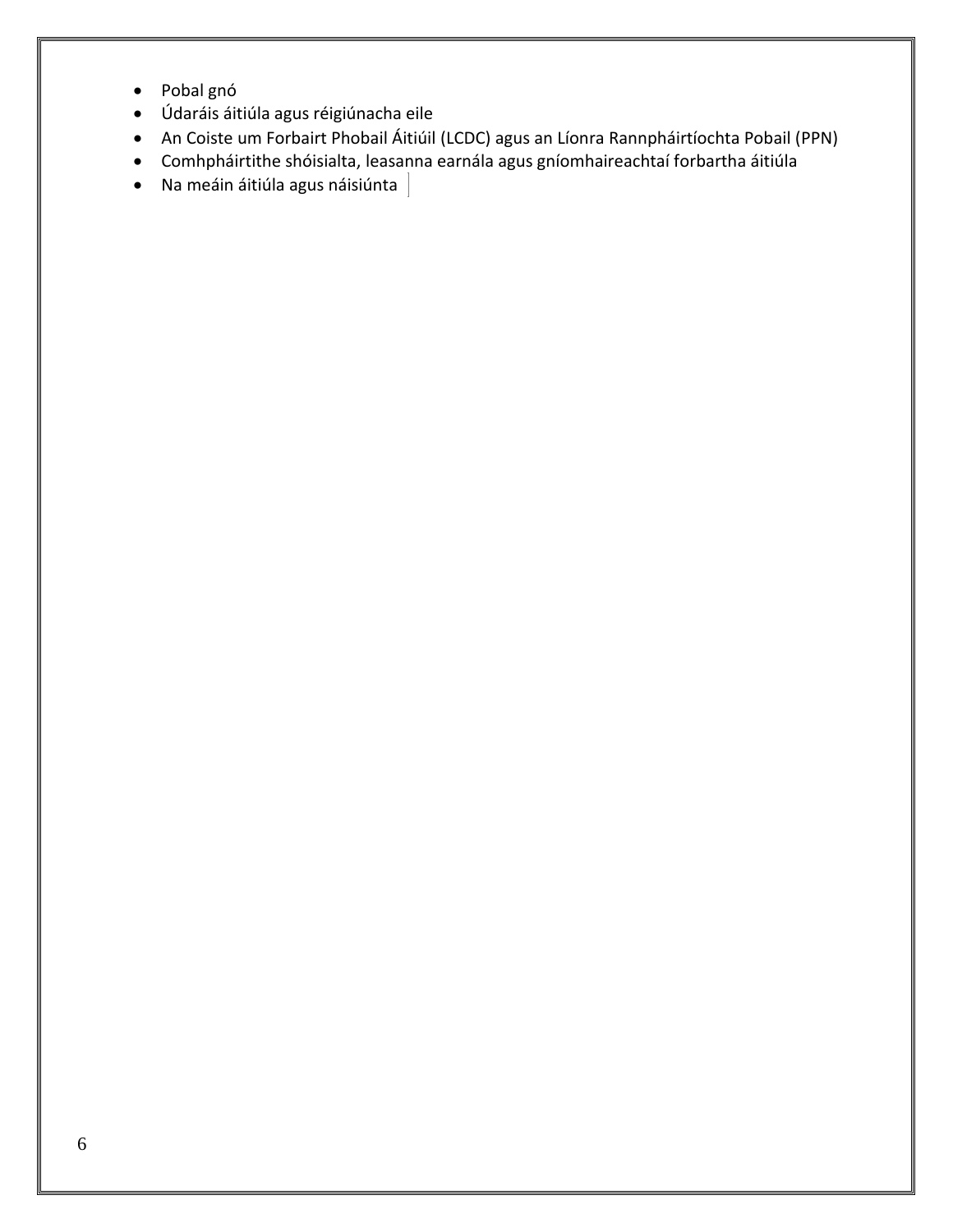## **Caibidil 3: Sonraí Seirbhísí ar fáil imBéarla amháin, i nGaeilge amháin nó go dátheangach**

| Soláthar Seirbhísí ar fáil faoi láthair   |                                                                                                                                                        |                                                                  |                                                                                                                                                                                                                                                                                                                                                                                                                                                                                                                                                                                                      |  |  |
|-------------------------------------------|--------------------------------------------------------------------------------------------------------------------------------------------------------|------------------------------------------------------------------|------------------------------------------------------------------------------------------------------------------------------------------------------------------------------------------------------------------------------------------------------------------------------------------------------------------------------------------------------------------------------------------------------------------------------------------------------------------------------------------------------------------------------------------------------------------------------------------------------|--|--|
| Ainm na Seirbhíse                         | Seirbhísí i<br>mBéarla amháin                                                                                                                          | Seirbhísí i nGaeilge<br>amháin                                   | Go dátheangach                                                                                                                                                                                                                                                                                                                                                                                                                                                                                                                                                                                       |  |  |
| Oifig na Gaeilge                          |                                                                                                                                                        | $\sqrt{ }$                                                       | $\sqrt{ }$                                                                                                                                                                                                                                                                                                                                                                                                                                                                                                                                                                                           |  |  |
| Foirmeacha Iarratais                      | Roinnt                                                                                                                                                 |                                                                  | √ Furmhór                                                                                                                                                                                                                                                                                                                                                                                                                                                                                                                                                                                            |  |  |
| Bróisiúirí & Bileoga Eolais               | V don chuid is mó                                                                                                                                      |                                                                  | Cuid acu dátheangach agus<br>céatadán áirithe Gaeilge ar chuid<br>eile                                                                                                                                                                                                                                                                                                                                                                                                                                                                                                                               |  |  |
| Príomh dhoiciméidí<br>polasaithe          | Waterford City &<br><b>County Noise</b><br>Action Plan 2019-<br>2023<br>Renewable<br>Energy<br>Strategyfor<br>Waterford City &<br>County 2016-<br>2030 |                                                                  | Tuarascáil Bhliantúil 2019 & 2020<br>Plean Ealaíon 2016-2021<br>Buiséad & Cuntais Bhliantúla<br>Plean Corparáideach 2019-2024<br>Cairt Chustaiméara& Cód Iompair<br>do Chustaiméirí<br>Plean Oidhreachta Phort Láirge<br>2017-2022<br>Plean Forbartha na Leabharlainne<br>2017-2022<br>Plean um Bainistiú Bruscair 2021-<br>2024<br>Straitéis Chultúir&<br>Chruthaitheachta Chathair &<br>Contae Phort Láirge 2018-2022<br>Polasaí Um Plaisteach Aonúsáide<br>Aon Phort Láirge Amháin: Plean<br>Eacnamaíochta Áitiúil & Pobail<br>2015-2020<br>Plean Forbartha 2022-2028 á<br>fhorbairt faoi láthair |  |  |
| Comhfhreagras (litreacha<br>agus r-phoist |                                                                                                                                                        |                                                                  | Nuair a fhaightear comhfhreagras<br>i nGaeilge, freagraítear i nGaeilge                                                                                                                                                                                                                                                                                                                                                                                                                                                                                                                              |  |  |
| Ráitis Nuachta                            | V don chuid is mó                                                                                                                                      | Ráitis a bhaineann le<br>cúrsaí Gaeilge nó leis<br>an nGaeltacht | Eisítear gach preas ráiteas ó Oifig<br>na Gaeilge i nGaeilge amháin nó<br>go dátheangach, maraon le cinn<br>áirithe ó sheirbhísí eile ó am go<br>ham.                                                                                                                                                                                                                                                                                                                                                                                                                                                |  |  |
| Suíomh Gréasáin                           | Roinnt de fós i<br>mBéarla                                                                                                                             |                                                                  | Tá an chuid is mó den ábhar<br>seasta agus nascanna ar an gcéad<br>leibhéal ar fáil i nGaeilge anois,<br>go háirithe na príomh-                                                                                                                                                                                                                                                                                                                                                                                                                                                                      |  |  |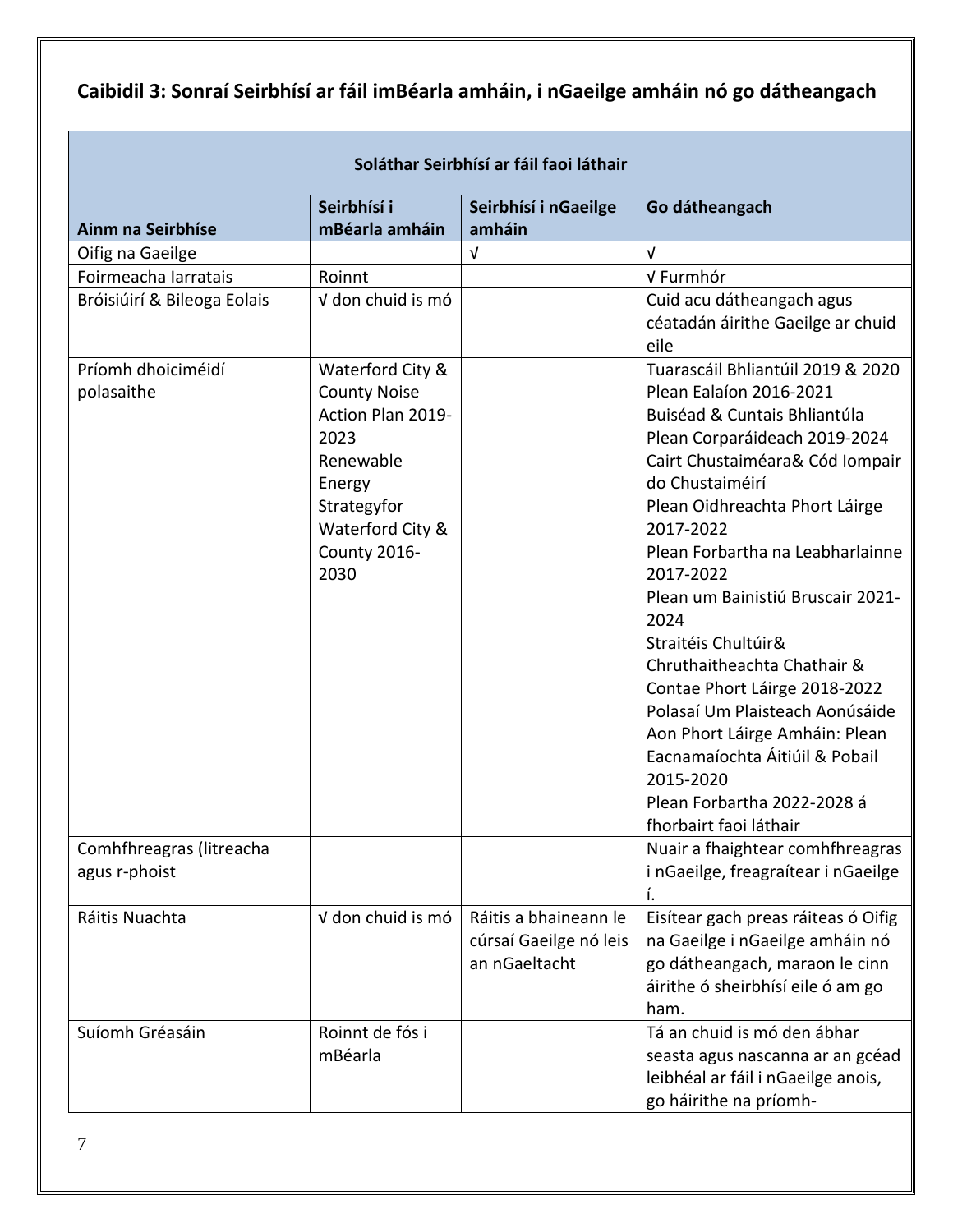| leathanaigh seirbhíse, sé sin na<br>leathanaigh is mó a dtugann an<br>pobal cuairt orthu. Tá obair<br>leanúnach ar siúl maidir leis an<br>gcuid eile den suíomh a aistriú go                                                                                                                                                                                                                                                                                                                                  |
|---------------------------------------------------------------------------------------------------------------------------------------------------------------------------------------------------------------------------------------------------------------------------------------------------------------------------------------------------------------------------------------------------------------------------------------------------------------------------------------------------------------|
| Gaeilge.                                                                                                                                                                                                                                                                                                                                                                                                                                                                                                      |
| Córas Ligean<br>Roghabhunaithe/Choice Based<br>Letting System<br>Gnáth-séanadh r-phoist.<br>Eisíonn Agresso seiceanna agus<br>admhálacha dátheangacha. Tá<br>córais ar nós Agresso, IReg agus<br>IPlan in ann deileáil leis an<br>nGaeilge sa mhéid is go bhfuil<br>siad in ann deileáil le<br>hainmneacha agus sloinnte<br>Gaeilge.<br>Tugann anCóras Bainistíochta um<br>Rialú Foirgníochta (an córas ar<br>líne d'fhorbróirí chun cloí leis na<br>Rialacháin um Rialú<br>Foirgníochta) rogha don úsáideoir |
| Gaeilge nó Béarla a úsáid.                                                                                                                                                                                                                                                                                                                                                                                                                                                                                    |
| Tá líne faoi leith chun deileáil le<br>glaochanna/fiosrúcháin as<br>Gaeilge agus tá baill foirne<br>aitheanta agus an cúram orthu<br>deileáil leis na fiosrúcháin seo.                                                                                                                                                                                                                                                                                                                                        |
| Tá triúr bhall foirne le Gaeilge sa<br>Rannóg seo, beirt sa Chathair agus<br>duine i nDún Garbhán, a<br>chuireann seirbhís as Gaeilge ar<br>fáil don bpobal de réir mar is gá.                                                                                                                                                                                                                                                                                                                                |
| Daoine le Gaeilge ag obair sa<br>Cheanncheathrú agus sna<br>Leabharlanna Bhrainse seo a<br>leanas: Lárleabharlann, An Lios<br>Mór, Carraig Phiarais, Ard<br>Caoin, Bóthar de Brún, Coill Mhic<br>Thomáisín, Tulach an Iarainnagus<br>Dún Garbhán.<br>Imeachtaí Gaeilge/dátheangacha<br>eagraithe do Sheachtain na<br>Gaeilge; mar chuid de scéim<br>léitheoireachta ar líne do                                                                                                                                |
|                                                                                                                                                                                                                                                                                                                                                                                                                                                                                                               |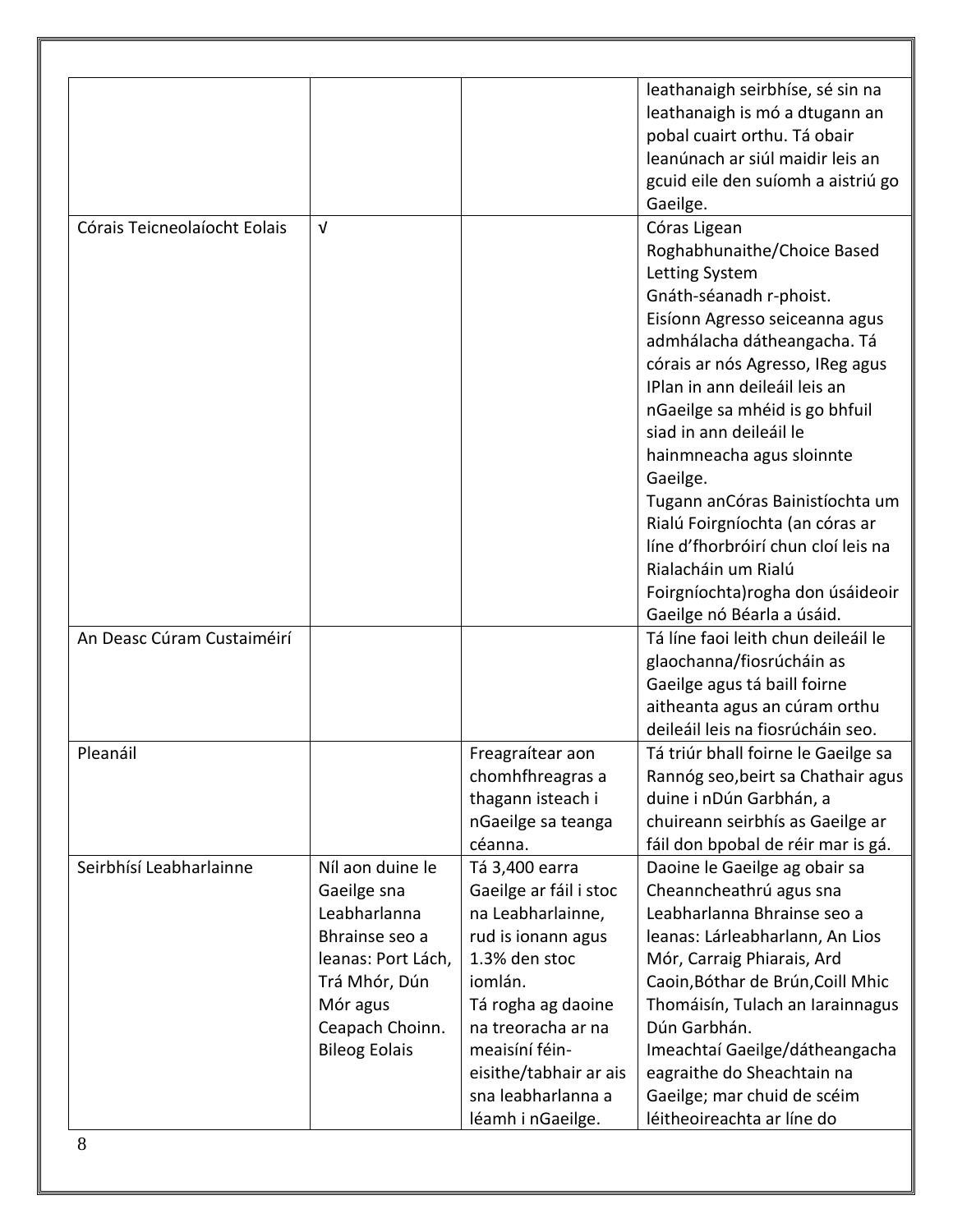|                  | theaghlaigh; agus bronnadh<br>Réalta an tSamhraidh ('Summer       |
|------------------|-------------------------------------------------------------------|
|                  | Stars') ar Ghaelscoileanna.                                       |
|                  | Grúpa Tuismitheoirí & Lapadáin i                                  |
|                  | nDún Garbhán ag feidhmiú go                                       |
|                  | dátheangach.                                                      |
|                  | Príomh-fhoirm ballraíochta na                                     |
|                  | Leabharlainne.                                                    |
|                  | Córas cuardaigh ar an gcatalóg ar<br>líne ar fáil go dátheangach. |
| Seirbhís Ealaíon | Tá Gaeilge ag duine amháin den                                    |
|                  | mbeirt Oifigeach Ealaíon.                                         |
|                  | Foirmeacha iarratais agus                                         |
|                  | treoirlínte do na scéimeanna seo                                  |
|                  | a leanas: Deontais Bhliantúla                                     |
|                  | Ealaíona; Deontais d'Fhéilte                                      |
|                  | Ealaíona; Sparánacht Blas; Scoil                                  |
|                  | Samhraidh Chomhlachas                                             |
|                  | Drámaíochta na hÉireann;                                          |
|                  | Sparánacht Ealaín Tyrone                                          |
|                  | Guthrie; Scoil Samhraidh Chór                                     |
|                  | Óige na hÉireann; Scoil                                           |
|                  | Samhraidh Cheolfhoireann Óige                                     |
| An Chartlann     | na hÉireann.                                                      |
|                  | Is féidir leis an gCartlannaí                                     |
|                  | seirbhís dátheangach a chur ar<br>fáil.                           |
|                  | Tá 25% des na foilseacháin agus                                   |
|                  | na liostaí tuairisciúla do                                        |
|                  | bhailiúcháin na gcartlanna ar fáil                                |
|                  | go dátheangach nó mar cháipéisí                                   |
|                  | faoi leith Gaeilge agus Béarla                                    |
| Comhshaol        | Tuairiscí Reachtúla agus                                          |
|                  | polasaithe. Foirmeacha iarratais,                                 |
|                  | iarratais ar dheontais.                                           |
|                  | Cláir Oideachais Chomhshaoil                                      |
|                  | curtha ar fáil in Gaeilge/go                                      |
|                  | dátheangach do Ghaelscoileanna                                    |
|                  | agus do scoileanna Gaeltachta.                                    |
|                  | Triúr le Gaeilge sa Rannóg seo -                                  |
|                  | beirt sa Chathair agus duine                                      |
|                  | amháin i nDún Garbhán.                                            |
| Tithíocht        | Ceathrar bhall foirne le Gaeilge -                                |
|                  | triúr sa Chathair agus duine                                      |
|                  | amháin i nDún Garbhán                                             |
| Bóithre          | Beirtle Gaeilge, duine amháin i                                   |
| 9                |                                                                   |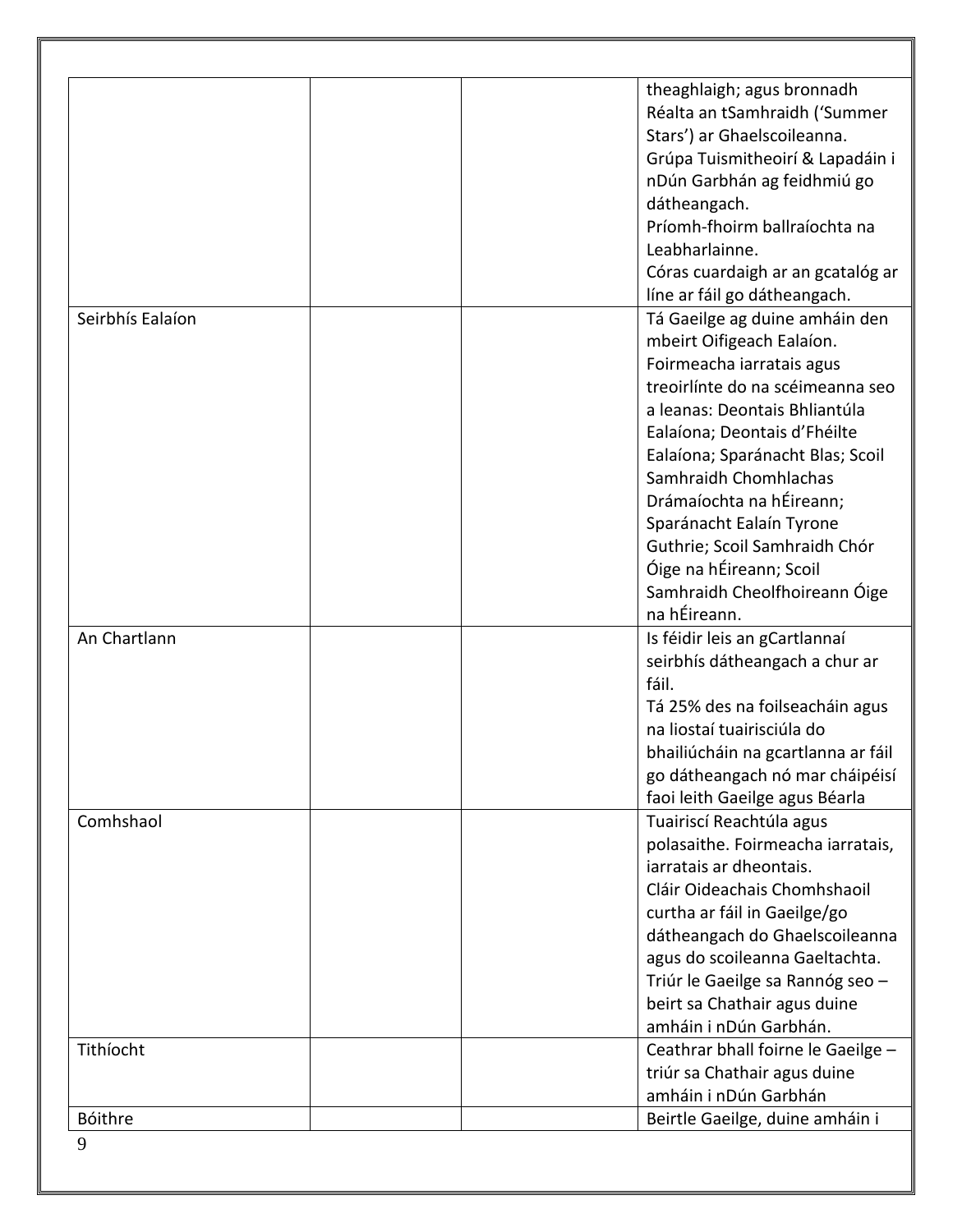|                          |                             | ngach ceann des na hoifigí seo a   |
|--------------------------|-----------------------------|------------------------------------|
|                          |                             | leanas: Clós Innealra, Dún         |
|                          |                             | Garbhánagus Áras Menapia,          |
|                          |                             | Cathair Phort Láirge               |
| Seirbhísí Uisce          |                             | Bíonn gach cor poist agus fógra a  |
|                          |                             | bhaineann le Seirbhísí Uisce       |
|                          |                             | curtha ar fáil go dátheangach do   |
|                          |                             | phobal na Gaeltachta.              |
|                          |                             | Beirt bhall foirne le Gaeilge,     |
|                          |                             | duine i gCathair Phort Láirge agus |
|                          |                             | duine i nDún Garbhán               |
| Forbairt Eacnamaíoch     | Tá suíomh idirlíon          | Ball foirne amháin le Gaeilge i    |
|                          | Bealaí na                   | gCathair Phort Láirge.             |
|                          | gCeilteach/Celtic           | Foirmeacha iarratais do            |
|                          | Routes, branda              | scéimeanna ar nós Maoiniú          |
|                          | turasóireachta a            | d'Fhéilte; Scéim Dreasú            |
|                          | fhorbraíodh le              | Eacnamaíoch; Scéim                 |
|                          | maoiniú ó chlár             | Feabhsúcháin na nÉadan Siopaí      |
|                          | Interreg, ar a bhfuil       | 2021.                              |
|                          | ábhar ó Phort Láirge,       |                                    |
|                          | ar fáil i nGaeilge:         |                                    |
|                          | hiips://celticroutes.irish/ |                                    |
| Seirbhísí Dóiteáin       |                             | Cuirtear an Clár um                |
|                          |                             | Shábháilteacht ó Dhóiteáin do      |
|                          |                             | Bhunscoileanna ar fáil in          |
|                          |                             | Gaeilge/go dátheangach do          |
|                          |                             | Ghaelscoileanna agus do            |
|                          |                             | scoileanna Gaeltachta.             |
| Seirbhísí Corparáideacha |                             | Ball foirne amháin le Gaeilge i    |
|                          |                             | gCathair Phort Láirge              |

**Seirbhísí ar fáil sa Ghaeltacht –**Níl aon oifigí ag Comhairle Cathrach & Contae Phort Láirge sa Ghaeltacht.'Siad Oifigí Cathartha na Comhairle i nDún Garbhán na hoifigí is cóngaraí don nGaeltacht. Déantar gach iarracht freastal ar chainteoirí Ghaeilge trí oifigí na Comhairle i nDún Garbhán, ag braith ar infhaighteacht bhaill fhoirne le Gaeilge ag aon am faoi leith.

| Ainm na Seirbhíse                                                               | Seirbhísí i<br>mBéarla amháin | Seirbhísí i nGaeilge<br>amháin                                                                                                                         | Go dátheangach    |
|---------------------------------------------------------------------------------|-------------------------------|--------------------------------------------------------------------------------------------------------------------------------------------------------|-------------------|
| Ag obair le grúpa forbartha pobail<br>áitiúil, Comhlucht Forbartha na<br>nDéise |                               | Seirbhísí iomlán Ghaeilge<br>curtha ar fáil ag Oifigeach<br>Gaeilge na Comhairle, a<br>suíonn ar Bhord<br>Chomhlucht Forbartha na<br>nDéise mar Rúnaí. |                   |
| Fógraí/cor poist/teagmháil ón                                                   |                               |                                                                                                                                                        | Bíonn aon         |
| gComhairle                                                                      |                               |                                                                                                                                                        | chomhfhreagras nó |
| 1 <sub>0</sub>                                                                  |                               |                                                                                                                                                        |                   |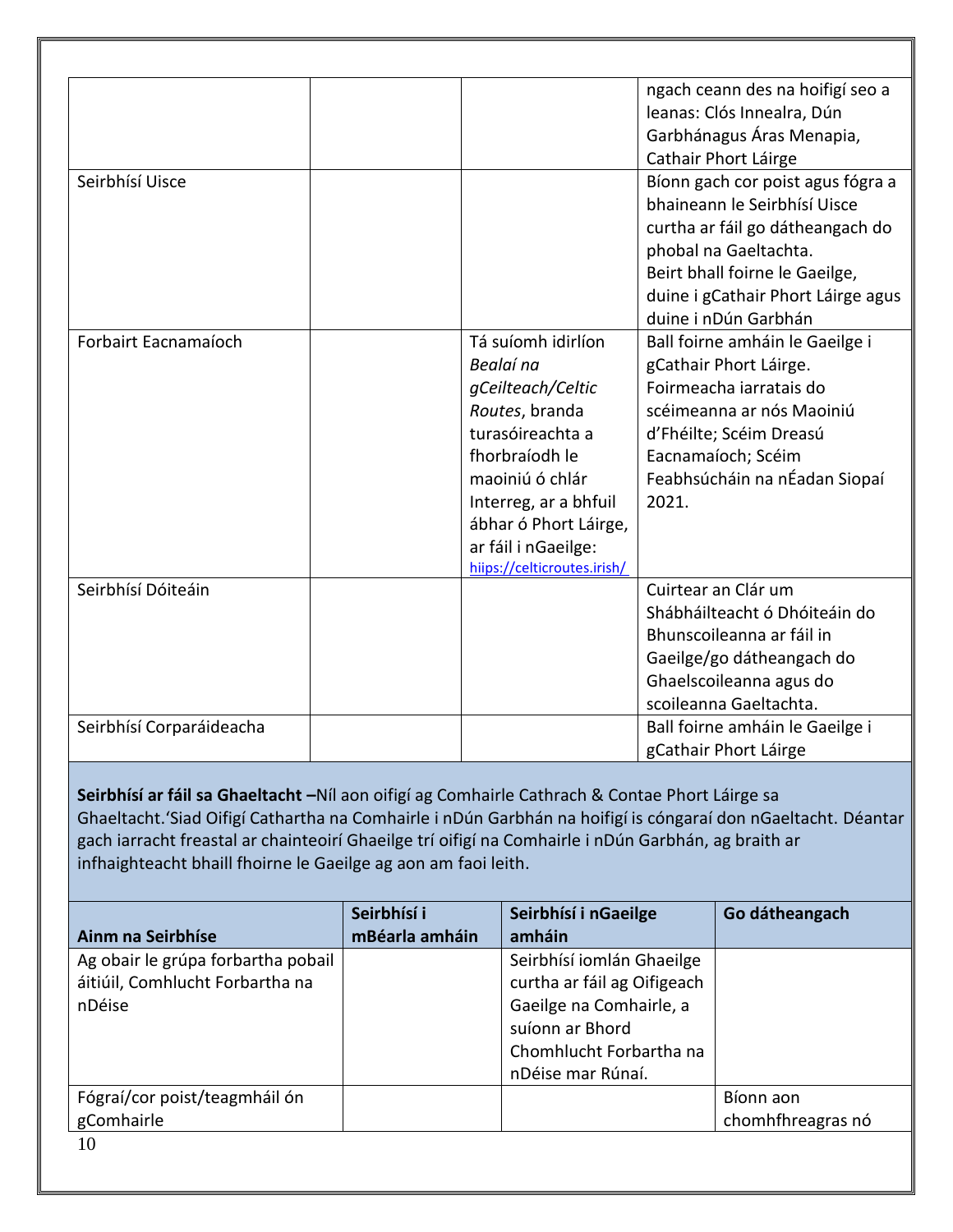|                                      |                           | chumarsáid a             |
|--------------------------------------|---------------------------|--------------------------|
|                                      |                           | thionscnaíonn an         |
|                                      |                           | Chomhairle le muintir    |
|                                      |                           | na Gaeltachta i          |
|                                      |                           | nGaeilge nó              |
|                                      |                           | dátheangach              |
| Jarratais faoi leith ar sheirbhísí ó |                           | Déantar gach iarracht    |
| Rannóga eile na Comhairle            |                           | deileáil le hiarratais a |
|                                      |                           | fhaightear i nGaeilge sa |
|                                      |                           | teanga céanna            |
| Cláir Oideachais Chomhshaoil         | Curtha ar fáil in         |                          |
|                                      | Gaeilge/go dátheangach    |                          |
|                                      | do scoileanna Gaeltachta. |                          |
| Clár um Shábháilteacht ó             | Curtha ar fáil in         |                          |
| <b>Dhóiteáin</b>                     | Gaeilge/go dátheangach    |                          |
|                                      | do scoileanna Gaeltachta. |                          |

╗

## <span id="page-10-0"></span>**Caibidil 4: Ag Feabhsú Soláthar Seirbhísí i nGaeilge**

Is <u>riachtanais éigeantacha</u> faoi Acht na dTeangacha Oifigiúla 2003 iad na forálacha i gcló liath atá le feiceáil sa tábla thíos.

| <b>Modh Cumarsáide leis an bPobal</b>       | <b>Gealltanas</b>                                                                                                                                                                   |            |
|---------------------------------------------|-------------------------------------------------------------------------------------------------------------------------------------------------------------------------------------|------------|
| Fógraí<br>réamhthaifeadta ó<br><b>Bhéal</b> | Beidh na fógraí réamhthaifeadta seo a<br>leanas i nGaeilge nó go dátheangach:                                                                                                       | Éigeantach |
|                                             | (a) Cuirfear fógraí taifeadta ó bhéal ar fáil<br>i nGaeilge nó go dátheangach ar an<br>nguthán nuair atá ár n-oifigí dúnta;                                                         |            |
|                                             | (b) Cuirfear fógraí taifeadta ó bhéal a<br>chraoltar ar chórasfógartha poiblí ar fáil i<br>nGaeilge nó go dátheangach;                                                              |            |
|                                             | (c) Cuirfear fógraí ó bhéal a chruthaítear<br>agus a chraoltar tríchóras<br>ríomhtheachtaireachta nó tríchóras<br>ríomhfhreagartha gutháin ar fáil i<br>nGaeilge nó go dátheangach. |            |
|                                             | Tabhair faoi deara gur fógairtí 'taifeadta'<br>seachas fógairtí 'beo' a bhaineann le<br>hábhar anseo.                                                                               |            |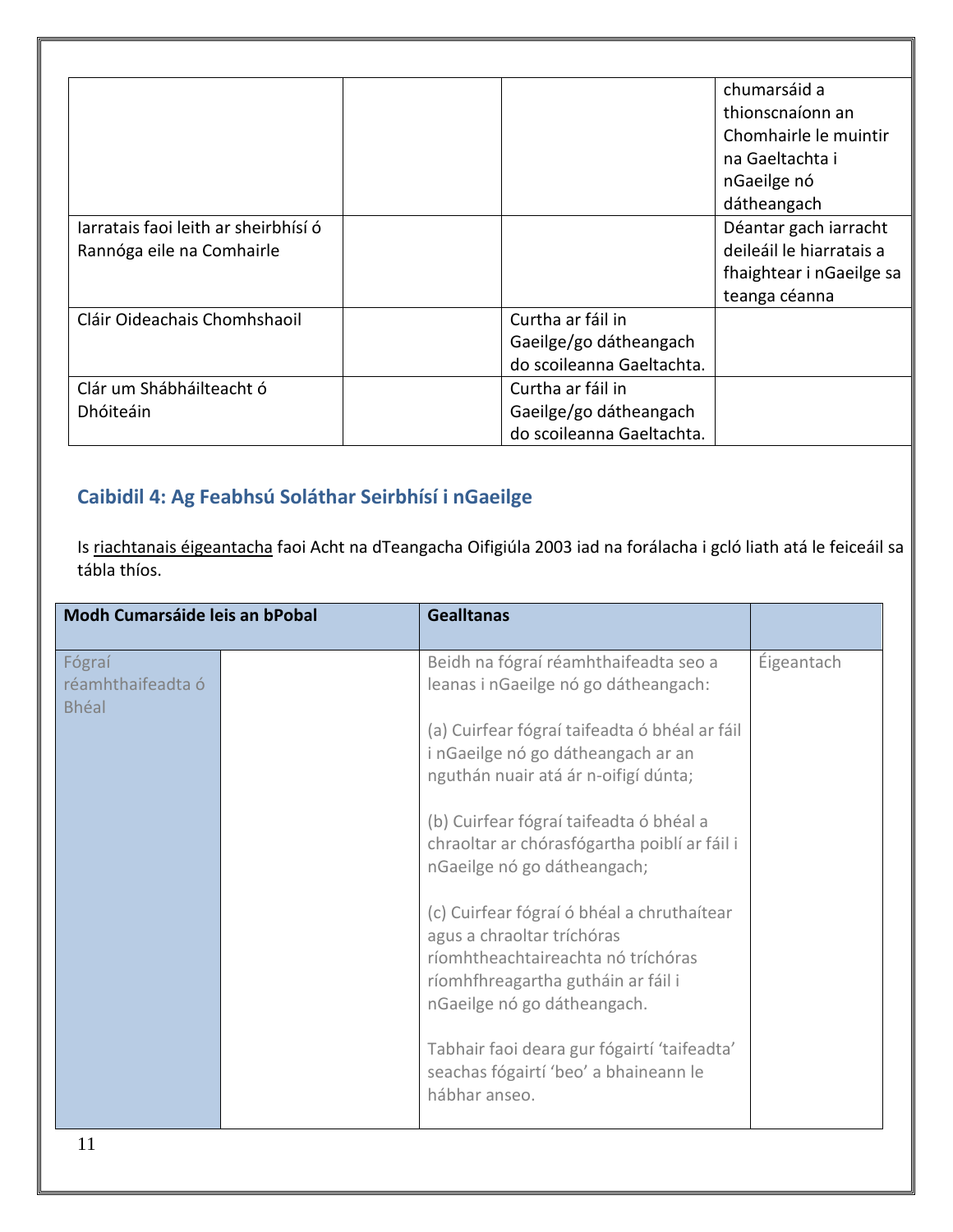| Cumarsáid i<br>Scríbhinn | Litreacha agus Post<br>Leictreonach | Sa chás go bhfuil Ordú Logainmneacha i<br>bhfeidhm, úsáidfear an leagan Gaeilge<br>den Logainm atá sonraithe san Ordú sin i<br>bhfógraí taifeadta ó bhéal a dhéanann<br>comhlacht poiblí nó a dhéantar ar a<br>shon.<br>Tabharfar freagra ar an gcumarsáid<br>scríofa uile sa teanga oifigiúil ina<br>bhfuarthas í.            | Éigeantach |
|--------------------------|-------------------------------------|--------------------------------------------------------------------------------------------------------------------------------------------------------------------------------------------------------------------------------------------------------------------------------------------------------------------------------|------------|
|                          | Stáiseanóireacht                    | Ceannteidil ar stáiseanóireacht áirithe ar<br>a n-áirítear nóta-pháipéar, duillíní dea-<br>mhéine, leatháin chlúdaigh facs, clúdaigh<br>comhad agus fillteáin eile, lipéid agus<br>clúdaigh litreach a chur ar fáil i nGaeilge<br>nó go dátheangach.                                                                           | Éigeantach |
| Comharthaí               | Comharthaí                          | Ní móran chomharthaíocht uilig a<br>chuireann Comhairle Cathrach & Contae<br>Phort Láirge in airde nó a chuirtear in<br>airde thar a cheann a bheith i nGaeilge<br>nó dátheangach, faoi réir na rialachán<br>(I.R. Uimh 391/2008).                                                                                             | Éigeantach |
| Foilseacháin             | Foilseacháin                        | Foilseofar cáipéisí ina leagtar amach<br>tograí polasaí poiblí, cuntais iniúchta nó<br>ráitis airgeadais, tuarascálacha bliantúla<br>agus ráitis straitéise i nGaeilge agus i<br>mBéarla ag an am céanna.                                                                                                                      | Éigeantach |
|                          | Ciorcláin / Cora Poist              | I gcás ina ndéanfaidh comhlacht poiblí<br>cumarsáid i scríbhinn nó leis an bpost<br>leictreonach leis an bpobal i gcoitinne nó<br>le haicme den phobal i gcoitinne chun<br>faisnéis a thabhairt don phobal nó don<br>aicme, cinnteoidh an comhlacht gur i<br>nGaeilge, nó i mBéarla agus i nGaeilge, a<br>bheidh an chumarsáid | Éigeantach |
| An Ghaeltacht            | Logainmneacha<br>Gaeltachta         | Bainfear úsáid as Logainmneacha<br>Oifigiúla na gceantar Gaeltachta de réir<br>na reachtaíochta.                                                                                                                                                                                                                               | Éigeantach |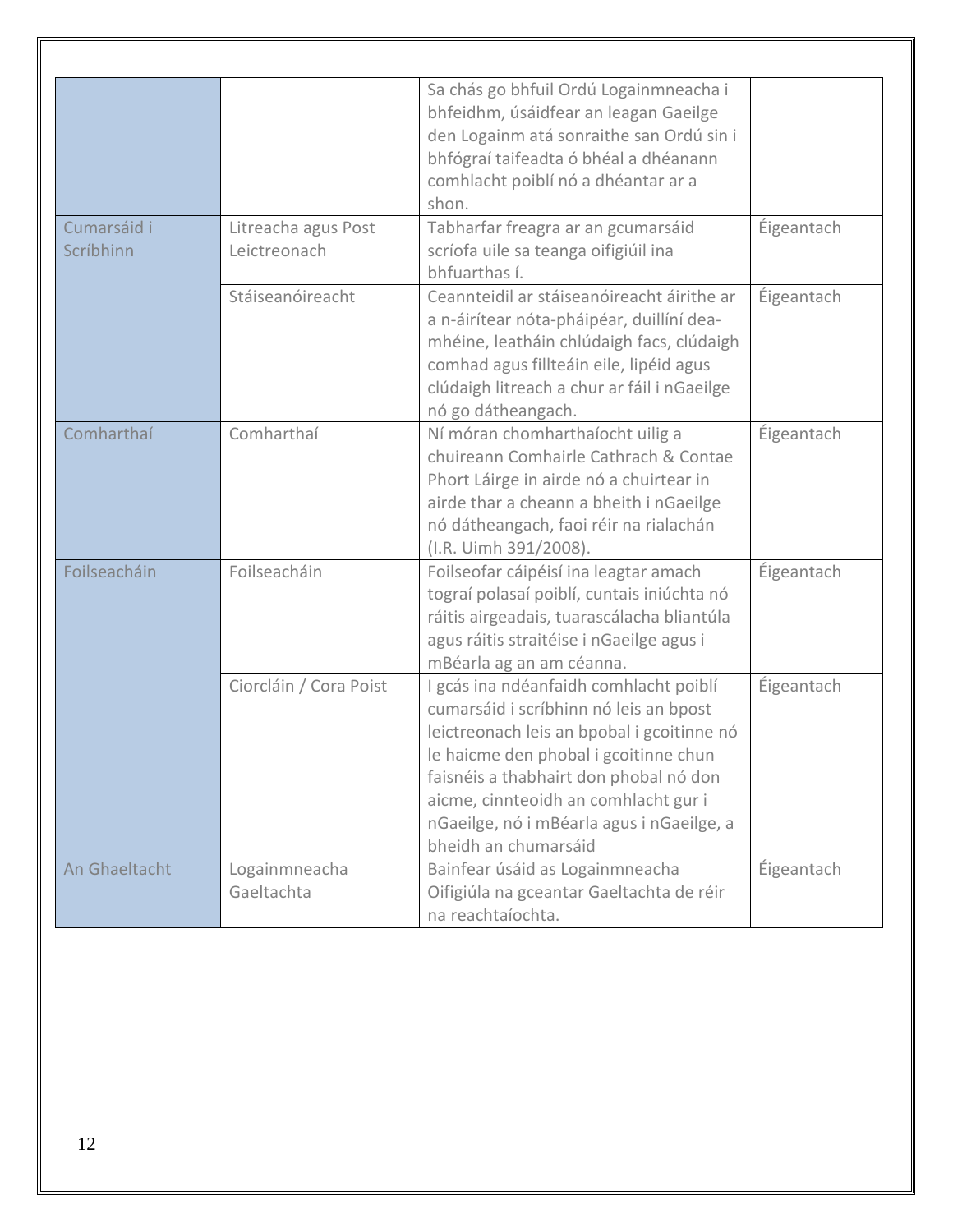Seo a leanas liosta gníomhartha molta agComhairle Cathrach & Contae Phort Láirge faoi gach seirbhís.

| <b>Modh Cumarsáide leis an bPobal</b>   |                                            | <b>Gealltanas</b>                                                                                                                                                                                                                                                                                                                                                                                                                                                                                                                                                                                                                                                   | <b>Amlíne</b><br>Laistigh de<br>Bl.1/Bl.2/Bl.3 |
|-----------------------------------------|--------------------------------------------|---------------------------------------------------------------------------------------------------------------------------------------------------------------------------------------------------------------------------------------------------------------------------------------------------------------------------------------------------------------------------------------------------------------------------------------------------------------------------------------------------------------------------------------------------------------------------------------------------------------------------------------------------------------------|------------------------------------------------|
| <b>Cumarsáid ó Bhéal</b><br>/ Scríbhinn | <b>Fáiltiú</b>                             | •Fógrófar ainmneacha na mball foirne<br>atá in ann cumarsáid i nGaeilge ag an<br>bhfáiltiú.<br>•Beidh eolas ag foireann an fháiltithe ar<br>na bunbheannuithe i nGaeilge.<br>.Ní bheidh moill mhíchuí mar thoradh<br>ar sheirbhísíi nGaeilge a bheith á lorg ag<br>anbhfáiltiú. Tá socruithe in áit chun<br>baill den phobal a chur i dteagmháil go<br>tapa leis an oifigeach/na hoifigigh<br>c(h) uíatá freagrach as an tseirbhís a<br>éileofar a chur ar fáili nGaeilge.                                                                                                                                                                                          | B.1                                            |
|                                         | Seirbhís Duine le<br><b>Duine/Chuntair</b> | •Cuirtear liosta suas chun dáta dóibh<br>siúd i ngach Rannóg atá ar fáil agus<br>sásta gnó a dhéanamh trí Ghaeilge leis<br>an bpobal ar fáil ar shuíomh idirlíon na<br>Comhairle; ar chóras inlíon na<br>Comhairle agus dóibh siúd ag an Deasc<br>um Seirbhísí Custaiméara.                                                                                                                                                                                                                                                                                                                                                                                         | BI.1                                           |
|                                         | Lasc-chlár                                 | •Beidh rogha faoi leith Gaeilge ar fáil<br>nuair a ghlaonn duine ar phríomh-<br>uimhir ghutháin na Comhairle.<br>•Beidh daoine breise le Gaeilge san<br>eagraíocht ar fáil mar chúltaca chun<br>seirbhís fhreagartha Gaeilge a chur ar<br>fáil tríd an Deasc um Seirbhísí<br>Custaiméara.<br>•Beidh eolas ag foireann an lasc-chláir<br>ar na bunbheannuithe i nGaeilge agus<br>beidh siad in ann an glaoch a aistriú<br>chuig ball eile foirne atá in ann Gaeilge<br>a labhairt.<br>•Cuirfear liosta chun dáta ar fáil<br>d'fhoireann an lasc-chláir de na baill<br>foirne atá in ann seirbhís a chur ar fáil i<br>nGaeilge.<br>•Forbrófar gnáth-threoirlínte chun | <b>Bl. 1</b>                                   |
|                                         |                                            | déileáil le glaoiteoirí ar mian leo<br>labhairt i nGaeilge agus cuirfear ar fáil<br>iad do na rannóga éagsúlaoifige                                                                                                                                                                                                                                                                                                                                                                                                                                                                                                                                                 |                                                |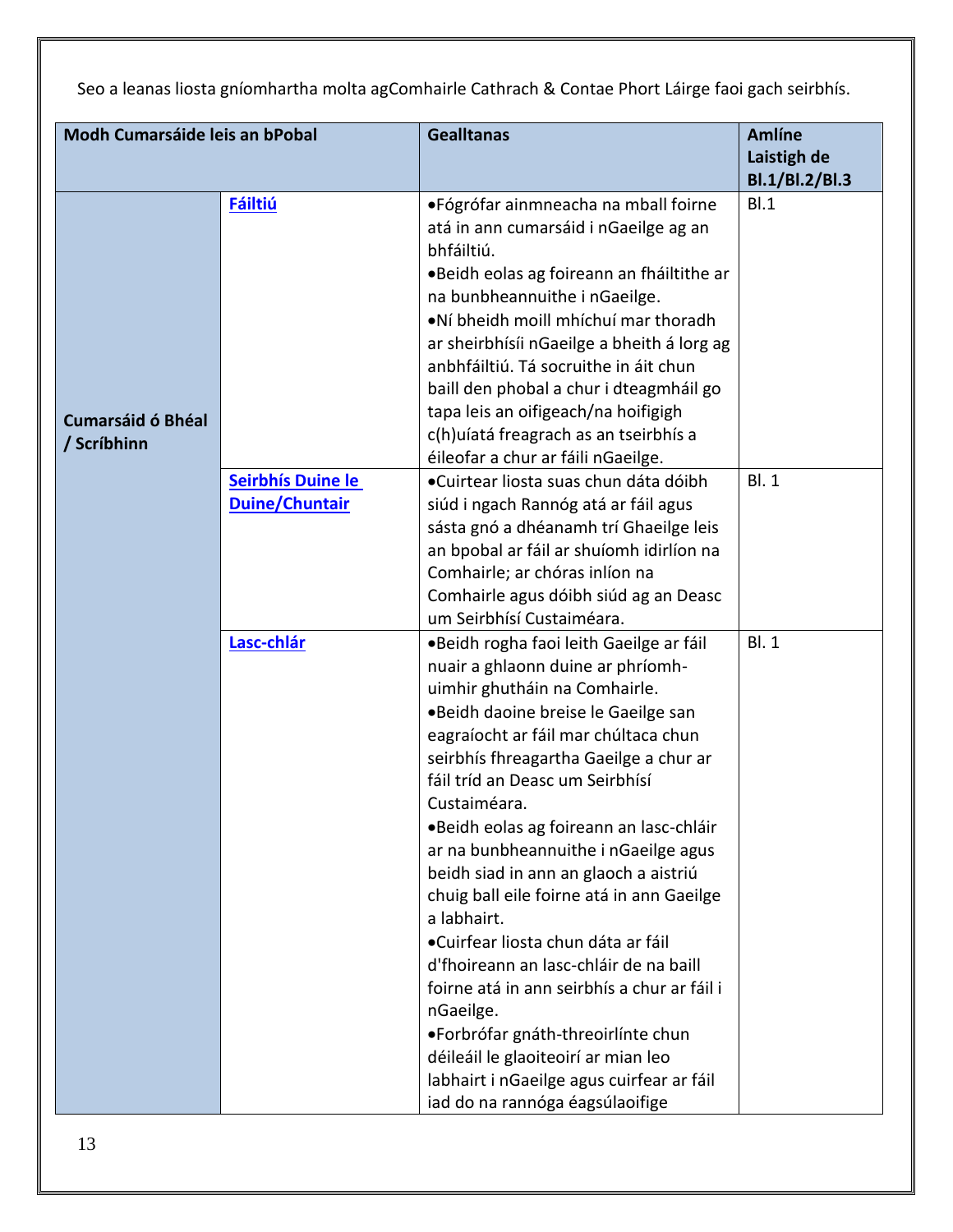| Cumarsáid ghutháin              | •Beidh teachtaireachtaí gutháin                      | <b>Bl. 1</b> |
|---------------------------------|------------------------------------------------------|--------------|
| leis an bpobal                  | dátheangacha ag baill foirne atá                     |              |
|                                 | toilteanach seirbhís dhátheangach a                  |              |
|                                 | chur ar fáil.                                        |              |
|                                 | •Cuirfear treoir ar fáil don fhoireann ar            |              |
|                                 | dhéileáil le glaonna gutháin ó                       |              |
|                                 | Ghaeilgeoirí.                                        |              |
|                                 | •Cuirfidh baill foirne dhátheangacha                 |              |
|                                 | custaiméirí ar an eolas gobhfuil siad                |              |
|                                 | sásta gnó a dhéanamh trí Ghaeilge má                 |              |
|                                 | theastaíonn.                                         |              |
| <b>Fógraí</b>                   | .Beidh beannuithe pearsanta                          | <b>BI.1</b>  |
| réamhthaifeadta ó               | réamhthaifeadta gutháin na mball                     |              |
| <b>Bhéal</b>                    | foirne atá aitheanta chun seirbhís i                 |              |
|                                 | nGaeilge a thabhairt i bhfoirm                       |              |
|                                 | dhátheangach, de réir Polasaí                        |              |
|                                 | Cumarsáide 'As Oifig' d'Fhostaithe.                  |              |
|                                 | •Beidh na fógraí do My Open Library ar               |              |
|                                 | fáil go dátheangach i Leabharlann an                 | BI. 2/3      |
|                                 | Leasa Mhóir agus i Leabharlann Dhún                  |              |
|                                 | Garbhán.                                             |              |
| <b>Fógraí Beo</b><br>Eile       | Ní bhaineann<br>Beidh cuirí a eiseoidh an Chomhairle |              |
|                                 | dátheangach, maraon le gairthe                       | Bl. $1/2/3$  |
|                                 | cruinnithe na gComhairleoirí.                        |              |
| <b>Bileoga Eolais/Bróisiúir</b> | •Cuirfear leagan Gaeilge nó                          | Bl. $1/2/3$  |
|                                 | dátheangach de bhileoga/bhróisiúirí                  |              |
|                                 | áirithe ar fáil, mar shampla bróisiúirí a            |              |
|                                 | bhaineann leis an nGaeltacht/leis an                 |              |
|                                 | nGaeilge.                                            |              |
|                                 | •Beidh meánmhéid de 20% téacs                        |              |
|                                 | Gaeilge in aon bhileog/bhróisiúr nua a               |              |
|                                 | chuireann Comhairle Cathrach &                       |              |
|                                 | Contae Phort Láirge ar fáil, agus                    |              |
|                                 | socrófar an fíor-chéatadán cás ar chás,              |              |
|                                 | bunaithe ar éileamh ón bpobal.                       |              |
| <b>Foirmeacha Iarratais</b>     | •Leanfar ar aghaidh ag méadú líon na                 | Bl. $1/2/3$  |
|                                 | bhfoirmeacha iarratais atá ar fáil go                |              |
|                                 | dátheangach, na cinn seo a leanas go                 |              |
|                                 | sonrach:                                             |              |
|                                 | •Cuirfear foirmeacha iarratais Rannóg                | <b>Bl. 1</b> |
|                                 | na Rátaí ar fáil go dátheangach.                     |              |
|                                 | •Cuirfear na foirmeacha chlárúcháin/                 | <b>BI.2</b>  |
|                                 | iarratais agus na treoirlínte do                     |              |
|                                 | Sparánachtaí ArtLinks (comhpháirtíocht               |              |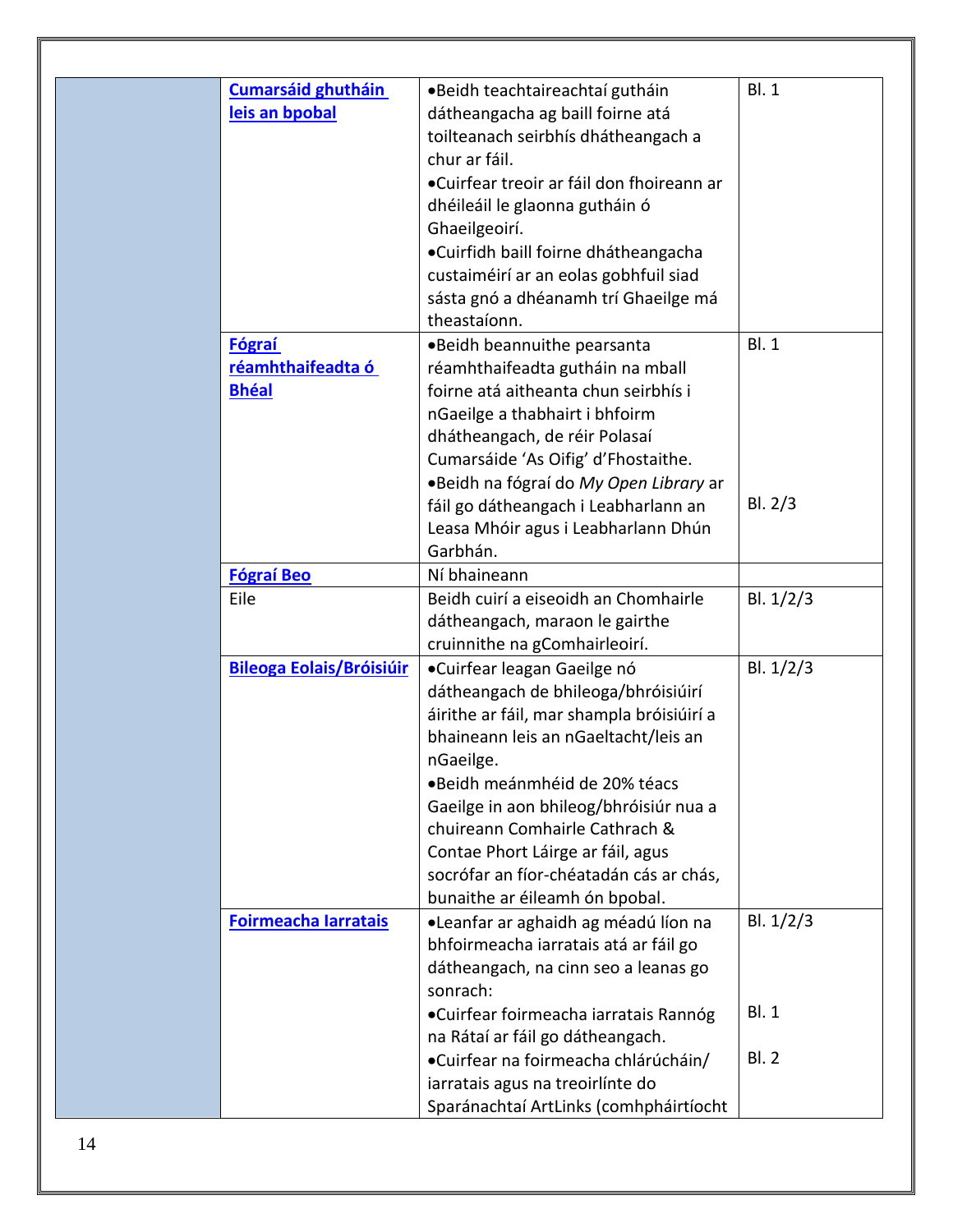|                 | Foilseacháin /<br><b>Treoirlínte</b> | idir Chomhairlí Contaetha Phort<br>Láirge/Loch Garman/Cheatharlach agus<br>Chill Chainnigh agus An Chomhairle<br>Ealaíon) agus d'aon Scéim na Ealaíon ar<br>fáil go dátheantach ó 2022 ar aghaidh.<br>.Beidh an leagan Gaeilge<br>d'fhoirmeacha iarratais ar fáil sna<br>hasraonta céanna leis an leagan Béarla.<br>•Foilseoidh an Cartlannaí 40% de liostaí<br>tuairisciúla na Cartlanna go<br>dátheangach.<br>·Foilseofar Polasaí agus Treoirlínte nua | Bl. $1/2/3$<br>BI.2<br>BI.1 |
|-----------------|--------------------------------------|----------------------------------------------------------------------------------------------------------------------------------------------------------------------------------------------------------------------------------------------------------------------------------------------------------------------------------------------------------------------------------------------------------------------------------------------------------|-----------------------------|
|                 |                                      | maidir le Maoiniú d'Fhéilte (atá á<br>fhorbairt faoi láthair) go dátheangach<br>nuair atá glactha leo.                                                                                                                                                                                                                                                                                                                                                   |                             |
|                 | Eile                                 | •Reáchtáilfidh an Cartlannaí 40%<br>d'imeachtaí poiblí go dátheangach nó<br>inGaeilge.                                                                                                                                                                                                                                                                                                                                                                   | BI.1                        |
|                 |                                      | •Déanfaidh an Rannóg Comhshaoil<br>athbhreithniú ar gach eolas i scríbhinn<br>a chuireann an Roinn Comhshaoil ar fáil<br>don phobal, le cinntiú go mbeidh an t-<br>eolas i mó a scaipfear curtha ar fáil go<br>dátheangach.                                                                                                                                                                                                                              | <b>Bl. 2</b>                |
|                 |                                      | •Tá sonraí des na Comhairleoirí atá<br>sásta gnó a dhéanamh leis an bpobal trí<br>Ghaeilge foilsithe ar shuíomh gréasáin<br>na Comhairle.                                                                                                                                                                                                                                                                                                                | BI.1                        |
| <b>Na Meáin</b> | Preaseisiúintí                       | • Eiseofar 10% de phreasráitis go<br>dátheangach agus é mar aidhm go n-<br>eiseofar an t-ábhar seo go<br>comhuaineach.                                                                                                                                                                                                                                                                                                                                   | <b>Bl. 1</b>                |
|                 |                                      | • Eiseofar gach preasráiteas a bhaineann<br>le cúrsaí Gaeltachta nó Gaeilge i nGaeilge<br>nó go dátheangach ag an am céanna.                                                                                                                                                                                                                                                                                                                             | Bl. $1/2/3$                 |
|                 | Urlabhraithe na Meán                 | •Beidh urlabhraí Gaeilge ar fáil ón<br>Leabharlann do Sheachtain na Gaeilge<br>agus amanta eile nuair is gá.                                                                                                                                                                                                                                                                                                                                             | <b>Bl. 1</b>                |
|                 |                                      | •Cuirfear liosta reatha d'urlabhraithe<br>Gaeilge ar fáil do na meáin agus<br>coinneofar an liosta sin chun dáta.                                                                                                                                                                                                                                                                                                                                        | <b>Bl. 2</b>                |
|                 | Na Meáin Shóisialta                  | •Beidh 25% de phostálacha an<br>Chartlannaí ar na meáin shóisialta<br>dátheangach/i nGaeilge.                                                                                                                                                                                                                                                                                                                                                            | <b>Bl. 1</b>                |
|                 |                                      | •Eiseofar postáil nó dhó ón bpríomh-                                                                                                                                                                                                                                                                                                                                                                                                                     | <b>Bl. 1</b>                |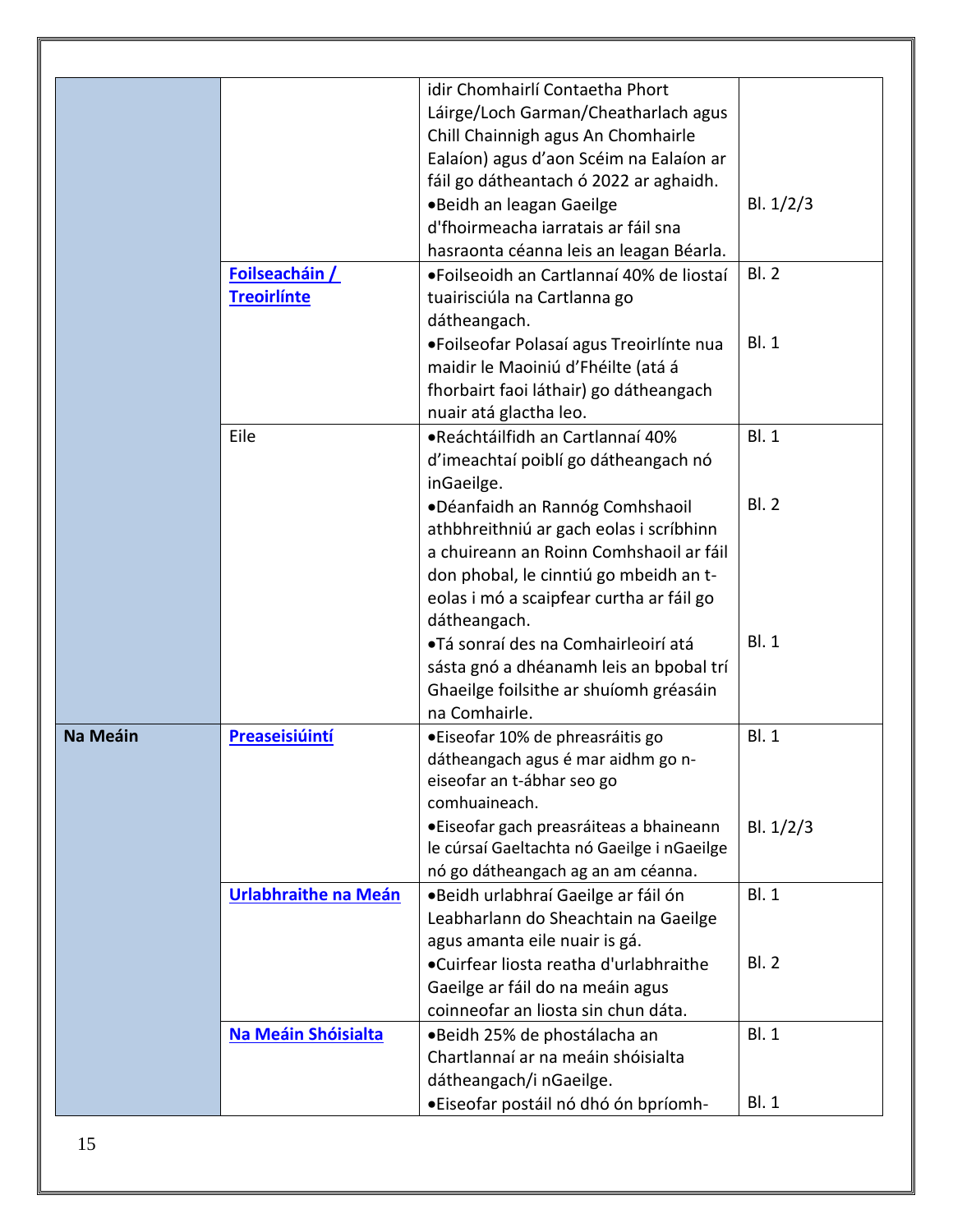|                       |                            | oifig chumarsáide i nGaeilge gach                       |              |
|-----------------------|----------------------------|---------------------------------------------------------|--------------|
|                       |                            | seachtain.                                              |              |
|                       |                            | •Eiseofar postálacha dátheangacha ón                    | <b>Bl. 1</b> |
|                       |                            | tSeirbhís Leabharlainne le linn                         |              |
|                       |                            | Seachtain na Gaeilge, ach go háirithe.                  |              |
|                       |                            | •Beidh aon phost meáin                                  | Bl.1         |
|                       |                            | shóisialta/fógraí eile ar-líne (m.sh.                   |              |
|                       |                            | Mapalerter) a bhaineann leis an                         |              |
|                       |                            | nGaeltacht/nGaeilge curtha suas i                       |              |
|                       |                            | mBéarla agus i nGaeilge ag an am                        |              |
|                       |                            | céanna.                                                 |              |
|                       | <b>Óráidí</b>              | ·Déanfar Comhairleoirí (Méaranna) a                     | <b>Bl. 1</b> |
|                       |                            | spreagadh chun méid áirithe Ghaeilge a                  |              |
|                       |                            | úsáid ag ócáidí phoiblí (mar is cuí de réir             |              |
|                       |                            | chumais), agus cuirfear tacaíocht ar fáil               |              |
|                       |                            | dóibh chun é seo a dhéanamh.                            |              |
|                       |                            | •Úsáidfidh an Príomhfheidhmeannach                      | BI.1         |
|                       |                            | roinnt Ghaeilge ag ócáidí phoiblí, agus                 |              |
|                       |                            | cuirfear tacaíocht ar fáil dó chun é seo a<br>dhéanamh. |              |
|                       | Eile                       |                                                         |              |
|                       | <b>Ríomhphoist</b>         | •Beidhan séanadh ar ghnáth-                             | <b>Bl. 1</b> |
|                       |                            | theachtaireachtaí ríomhphoist                           |              |
|                       |                            | dátheangach.                                            |              |
|                       |                            | •Cuirfear anteimpléad comónta do                        | Bl. $1/2/3$  |
|                       |                            | shínithe r-phoist atá forbartha don                     |              |
|                       |                            | bhfoireann ar fadsa Pholasaí                            |              |
|                       |                            | Cumarsáide 'As Oifig' d'Fhostaithe i                    |              |
|                       |                            | bhfeidhm.                                               |              |
|                       |                            | •Leanfar leis an seoladh r-phoist faoi                  | <b>BI.1</b>  |
|                       |                            | leith do cheisteanna i nGaeilge ar                      |              |
|                       |                            | shuíomh gréasáin na Comhairle.                          |              |
| <b>Teicneolaíocht</b> | <b>Suíomhanna Gréasáin</b> | •Cuirfear a thuilleadh ábhair ar                        | BI. 1/2/3    |
| <b>Faisnéise</b>      |                            | shuíomh gréasáin Chomhairle Cathrach                    |              |
|                       |                            | & Contae Phort Láirge ar fáil i nGaeilge,               |              |
|                       |                            | ag díriú ar na leathanaigh is mó a bhfuil               |              |
|                       |                            | tóir orthu agus aon ábhar seasta fós                    |              |
|                       |                            | gan aistriú.                                            |              |
|                       |                            | •Beidh nascleanúint ó leathanach ar an                  | BI.2         |
|                       |                            | leagan Béarla den suíomh gréasáin                       |              |
|                       |                            | chuig an leathanach ábhartha ar an                      |              |
|                       |                            | leagan Gaeilge.                                         |              |
|                       |                            | •Soláthrófar agus forfheidhmeofar                       | BI. 2/3      |
|                       |                            | córas a chinnteoidh go mbeidh an                        |              |
|                       |                            | leagan Gaeilge den ábhar ar an suíomh                   |              |
|                       |                            | gréasáin ar aon dul leis an leagan                      |              |
| 16                    |                            |                                                         |              |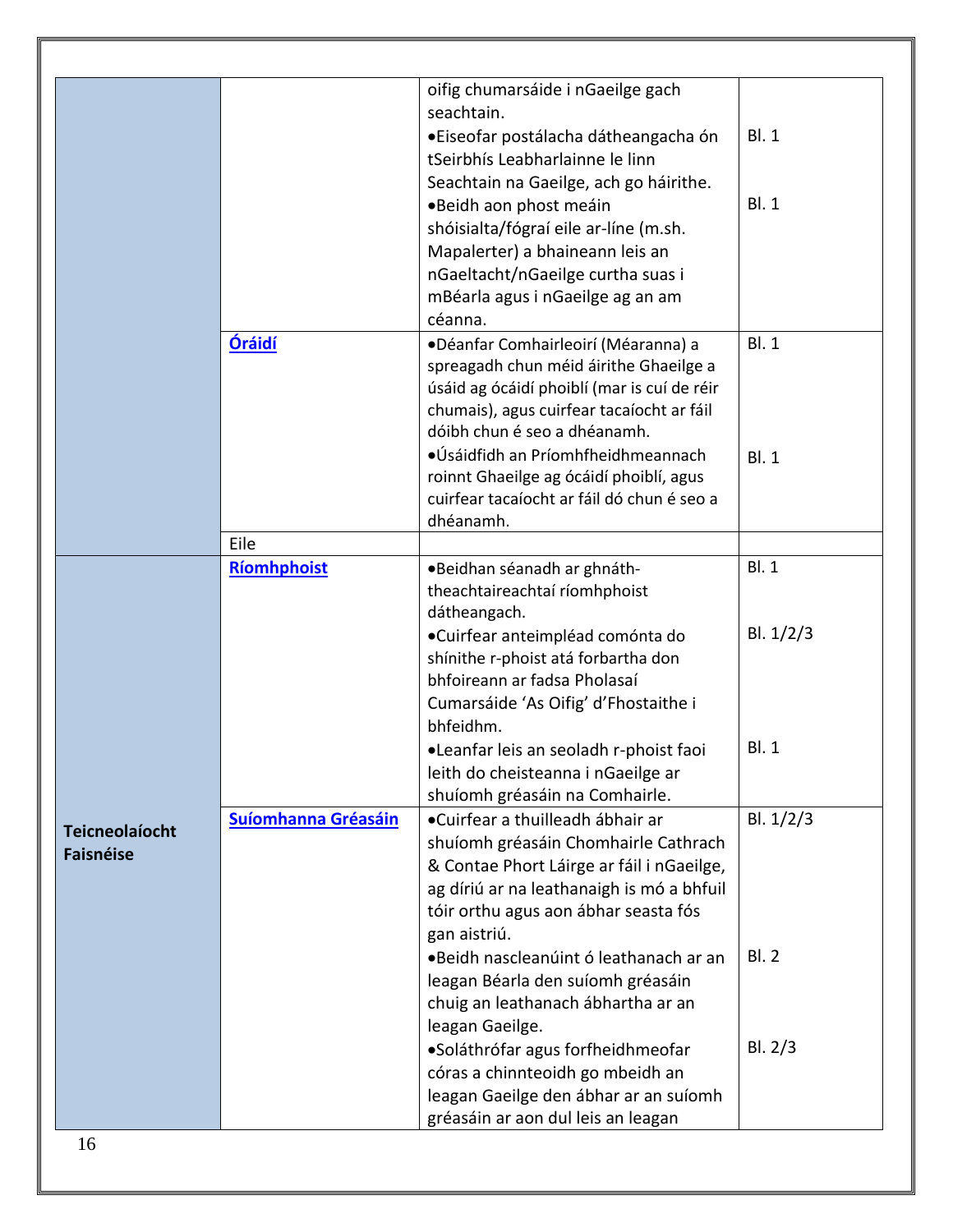|                      |                              | Béarla.                                                                      |             |
|----------------------|------------------------------|------------------------------------------------------------------------------|-------------|
|                      |                              | •Leanfar ar aghaidh ag forbairt agus ag                                      | Bl. $1/2/3$ |
|                      |                              | uasdátú (mar is gá) an tsuímh Ghaeilge                                       |             |
|                      |                              | ar an inlíon - ar a bhfuil treoir maidir le                                  |             |
|                      |                              | soláthar seirbhísí Gaeilge agus                                              |             |
|                      |                              | infhaighteacht acmhainní teanga                                              |             |
|                      |                              | Gaeilge.                                                                     |             |
|                      | <b>Córais Ríomhaireachta</b> | •Beidh córas ríomhaireachta nua ar bith                                      | Bl. $1/2/3$ |
|                      |                              | a shuiteálfar, de réir mar is cuí, ábalta                                    |             |
|                      |                              | déileáil leis an nGaeilge.                                                   |             |
|                      |                              | •Leanfaidh an comhlacht poiblí ag baint                                      |             |
|                      |                              | úsáid ghníomhach as teicneolaíocht chun                                      |             |
|                      |                              | feabhas a chur ar sholáthar seirbhísí                                        |             |
|                      |                              | dátheangacha.                                                                |             |
|                      |                              |                                                                              |             |
|                      |                              | •Coimeádfar suas chun dáta, agus<br>méadófar mar is cuí, an chuid den inlíon |             |
|                      |                              |                                                                              |             |
|                      |                              | a bhaineann leis an nGaeilge mar thaca<br>agus mar acmhainn don fhoireann.   |             |
|                      | <b>Seirbhísí</b>             | Beidh seirbhísí ar bith ar-líne agus                                         | Bl. $1/2/3$ |
|                      |                              | idirghníomhacha a fhorbraíonn an                                             |             |
|                      | Idirghníomhacha              | comhlacht poiblí féin ar fáil go                                             |             |
|                      |                              | dátheangach.                                                                 |             |
|                      | Eile                         | ·Beidh an Ghaeilge mar chuid d'Fhéilte                                       | Bl. $1/2/3$ |
|                      |                              | agus d'imeachtaí mhóra a eagraíonn an                                        |             |
|                      |                              | Chomhairle, trí chomharthaíocht agus                                         |             |
|                      |                              | ábhar bholscaireachta agus trí imeachtaí                                     |             |
|                      |                              | agus gníomhaíochtaí Gaeilge/                                                 |             |
|                      |                              | dátheangacha a bheith ar chláir na                                           |             |
|                      |                              | bhFéilte.                                                                    |             |
|                      |                              | ·Leanfaidh an Chomhairle ar aghaidh ag                                       |             |
|                      |                              | eagrú imeachtaí poiblí Gaeilge/                                              |             |
|                      |                              | dátheangacha d'fheachtais náisiúnta ar                                       |             |
|                      |                              | nós Seachtain na Gaeilge, Éire Ildánach,                                     |             |
|                      |                              | Seachtain Oidhreachta srl. agus ar bhonn                                     |             |
|                      |                              | bliantúil go háitiúil.                                                       |             |
| <b>An Ghaeltacht</b> | <b>Cruinnithe</b>            | .Nuair a theastaíonn, tionólfar cruinnithe                                   | BI. 1/2/3   |
|                      |                              | sa Ghaeltacht i nGaeilge, le haistriúchán                                    |             |
|                      |                              | comhuaineach i mBéarla, mar is cuí.                                          |             |
|                      |                              | •Cuirfear fáilte roimh inchur i nGaeilge                                     |             |
|                      |                              | agus i mBéarla ag cruinnithe poiblí a                                        |             |
|                      |                              | eagraíonn an comhlacht poiblí nó a                                           |             |
|                      |                              | eagraítear thar a cheann.                                                    |             |
|                      | <b>Óráidí</b>                | Is i nGaeilge/go dátheangach a bheidh                                        | Bl. $1/2/3$ |
|                      |                              | gach óráid a bhaineann leis an                                               |             |
|                      |                              |                                                                              |             |
|                      |                              | nGaeltacht / a bheidh ar siúl sa                                             |             |
|                      |                              | Ghaeltacht.                                                                  |             |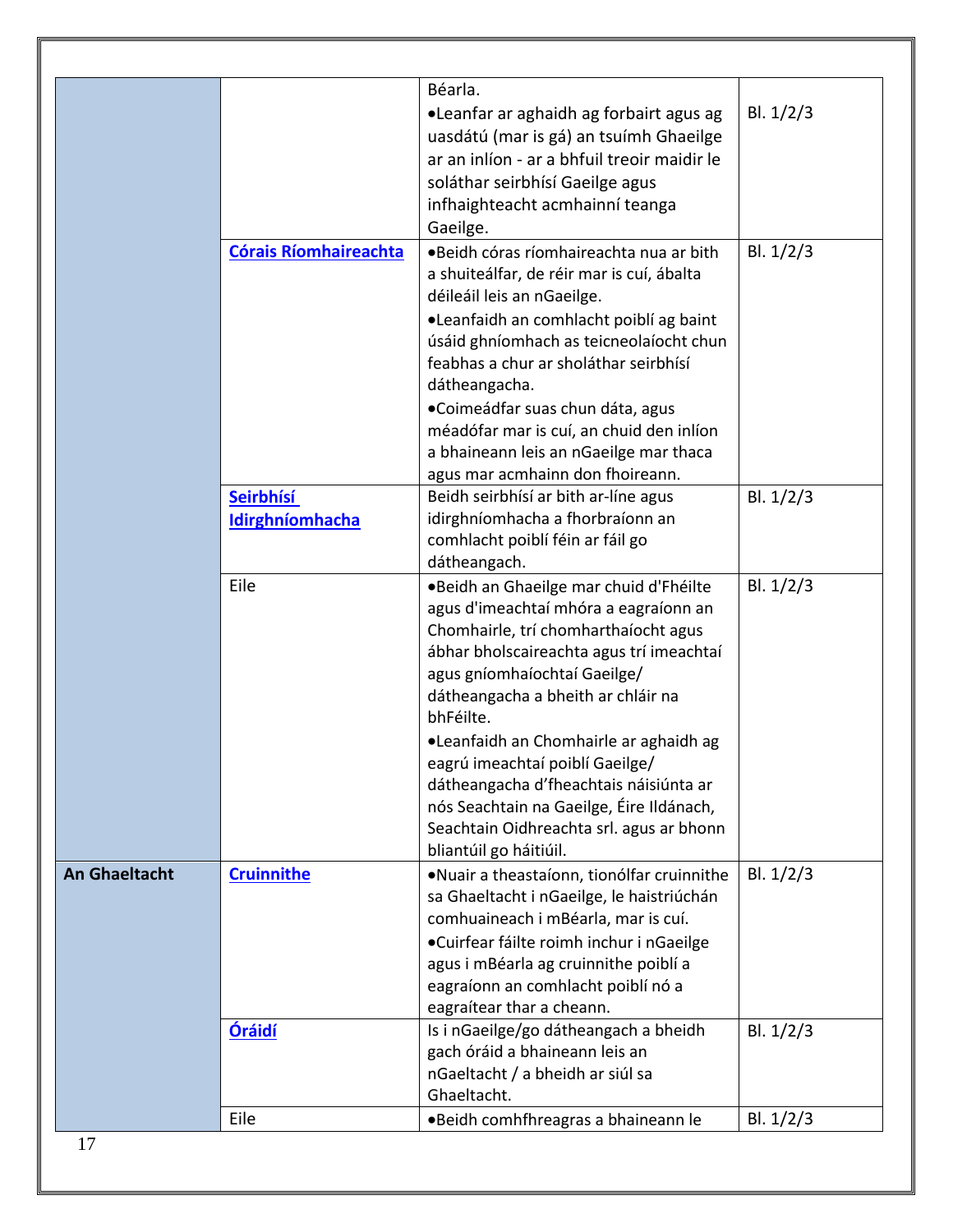<span id="page-17-0"></span>

| pobal na Gaeltachta i nGaeilge amháin        |
|----------------------------------------------|
| nó dátheangach.                              |
| •Beidh sé mar chleachtas ag an               |
| bhfoireann aon chomhfhreagras a              |
| thionscnaítear le heagraíochtaí              |
| Gaeltachta ar nós scoileanna, grúpaí         |
| pobail áitiúla srl, a thionscain i nGaeilge. |
| •Tá na hEalaíon Traidisiúnta agus na         |
| hEalaíon trí Ghaeilge ainmnithe ag an        |
| Oifig Ealaíon mar réimsí faoi leith atá i    |
| dteideal tacaíochta.                         |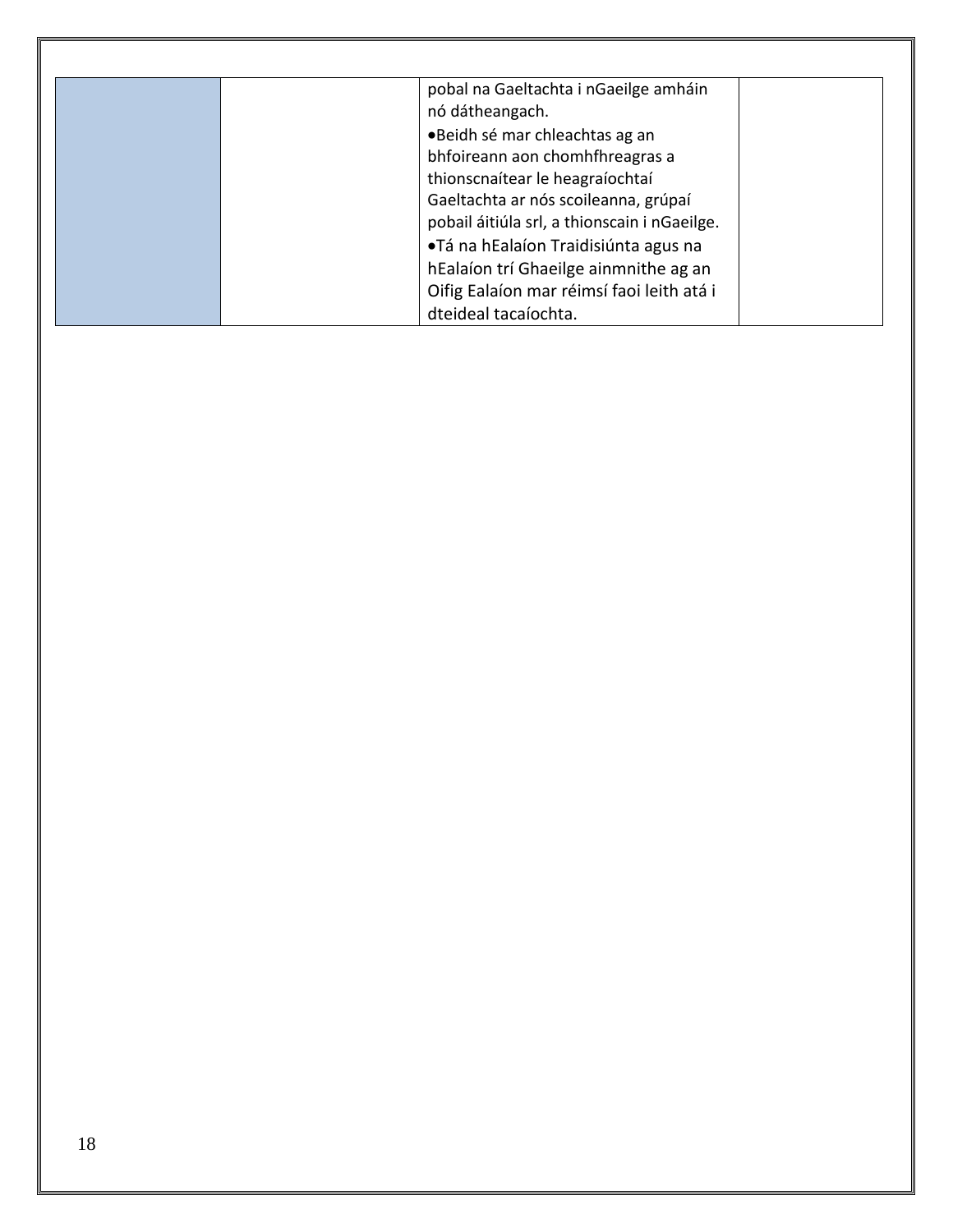## **Caibidil 5: Ag Feabhsú Soláthar Seirbhísí i nGaeilge sa Ghaeltacht**

Ag feabhsú soláthar seirbhísí i gceantair Ghaeltachta agus ag cinntiú go ndéanfar teanga oibre den Ghaeilge in oifigí suite sa Ghaeltacht faoi dháta áirithe.

| Cur síos ar na seirbhísí sa<br>Ghaeltacht      | <b>Gealltanas</b>                                                                                                                                                                                                                                                                                                                                                                                                                                                                                                                     | <b>Amlíne</b><br>Laistigh de<br>Bl.1/Bl.2/Bl.3 |
|------------------------------------------------|---------------------------------------------------------------------------------------------------------------------------------------------------------------------------------------------------------------------------------------------------------------------------------------------------------------------------------------------------------------------------------------------------------------------------------------------------------------------------------------------------------------------------------------|------------------------------------------------|
| Ginearálta                                     | Aithníonn Comhairle Cathrach & Contae Phort<br>Láirge an tábhacht agus an luach a bhaineann le<br>pobal na Gaeltachta i gCo. Phort Láirge agus<br>déanfar gach iarracht tacaíocht agus cosaint a<br>thabhairt d'oidhreacht chultúrtha agus<br>teangeolaíoch ar leith na Gaeltachta i ngach<br>gníomhaíocht de chuid na Comhairle.<br>Chomh maith leis na gealltanais luaite i gCaibidil 4<br>thuas, tugaimid na gealltanais seo a leanas:                                                                                             | Bl. $1/2/3$                                    |
| <b>Forbairt Pobail</b>                         | Leanfaidh an Chomhairle ar aghaidh ag obair go<br>dlúth le heagraíochtaí pobal na Gaeltachta ar<br>mhaithe leis an bpobal i gcoitinne, go háirithe trí<br>thacaíocht a thabhairt do ról Oifigigh Ghaeilge na<br>Comhairle ar bhord Chomhlucht Forbartha na<br>nDéise.                                                                                                                                                                                                                                                                 | Bl. 1/2/3                                      |
| Pleanáil Teanga                                | Aithníonn Comhairle Cathrach & Contae Phort<br>Láirge an tábhacht agus suntas a bhaineann leis an<br>bpróiseas Pleanála Teanga mar atá leagtha amach<br>in Acht na Gaeltachta 2012 agus sa Straitéis 20<br>Bliain don nGaeilge. Tacóidh an Chomhairle leis an<br>gCeanneagraíocht, Comhlucht Forbartha na nDéise<br>agus an Plean Teanga á chur i bhfeidhm aige i<br>nGaeltacht na nDéise, fad is a bhaineann sé le<br>feidhmeanna an údaráis áitiúil.                                                                                | Bl. $1/2/3$                                    |
| Dún Garbhán mar Bhaile Seirbhíse<br>Gaeltachta | •Tabharfaidh an Chomhairle tacaíocht agus éascú<br>d'obair an ghrúpa Dún Garbhán le Gaeilge maidir le<br>forbairt agus cur i bhfeidhm Phlean Teanga do<br>bhaile Dhún Garbhán mar Bhaile Seirbhíse<br>Gaeltachta.<br>•Oibreoidhan tSeirbhís Ealaíon go gníomhach leis<br>an Oifigeach Gaeilge agus le Coiste Dhún Garbhán<br>le Gaeilge chun seirbhísí cultúrtha ábhartha a<br>fhorbairt trí Ghaeilge/go dátheangach i nDún<br>Garbhán.<br>•Beidh maoiniú breise ar fáil faoi Scéim<br>Feabhsúcháin na nÉadan Siopaí d'iarratasóirí ó | Bl. $1/2/3$                                    |

#### **Gealltanaissa Ghaeltacht**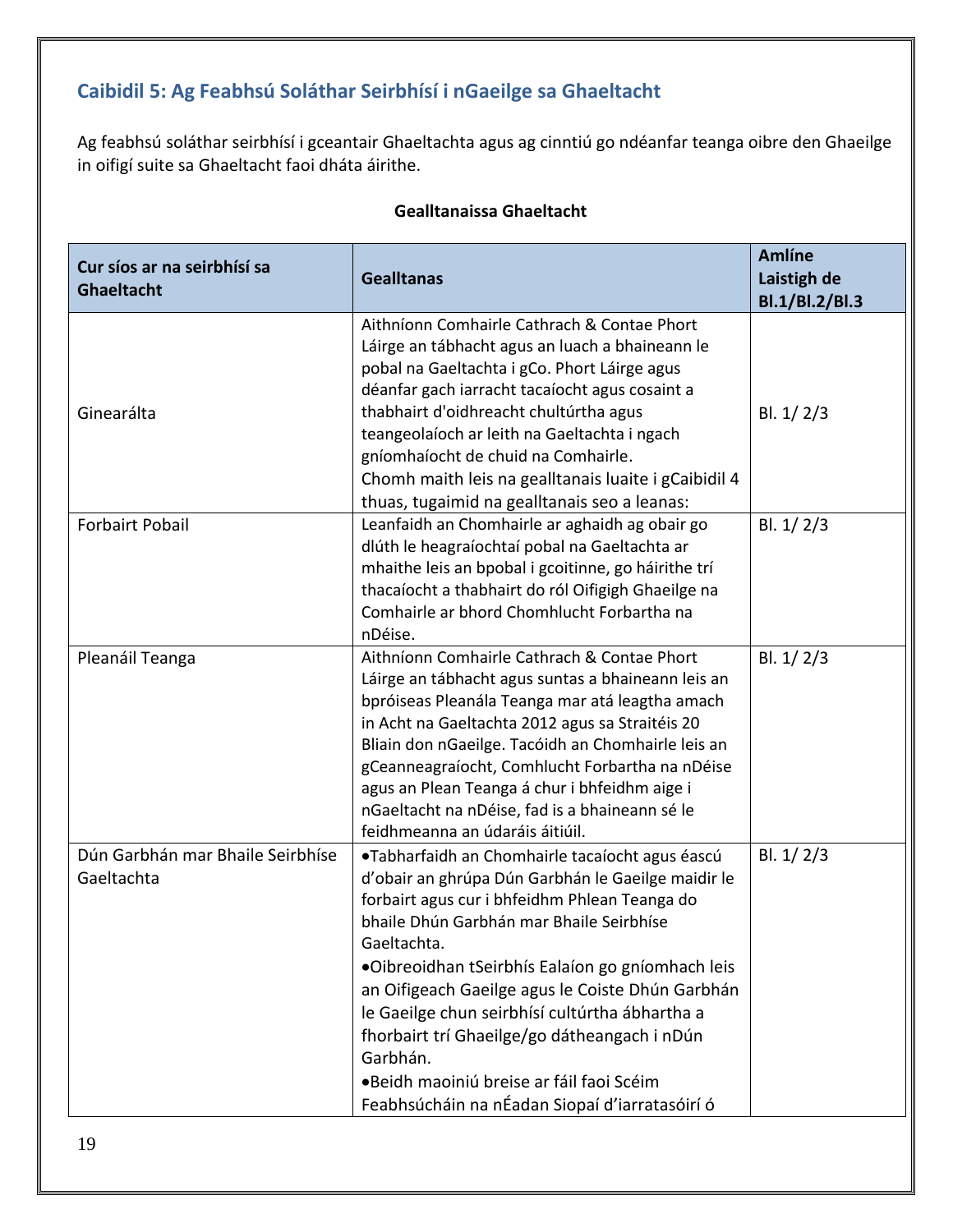|                    | bhaile Dhún Garbhán atá ag iarraidh                                                                |             |
|--------------------|----------------------------------------------------------------------------------------------------|-------------|
|                    | comharthaíocht Ghaeilge/dhátheangach a chur in                                                     |             |
|                    | airde.                                                                                             |             |
|                    | •Leanfaidh Grúpa Bainistíochta Lár Bhaile Dhún                                                     |             |
|                    | Garbhán ag cur scéim mhaoinithe                                                                    |             |
|                    | chomharthaíochta Fhoras na Gaeilge chun cinn i                                                     |             |
|                    | measc ghnóthaí an bhaile, ar mhaithe le                                                            |             |
|                    | comharthaíocht Ghaeilge a fhorbairt in Dún                                                         |             |
|                    | Garbhán.                                                                                           |             |
|                    | •Tá súil ag Grúpa Bainistíochta Lár Bhaile Dhún                                                    |             |
|                    | Garbhán comhoibriú le Coiste Dhún Garbhán le                                                       |             |
|                    | Gaeilge chun bearta áirithe sa Phlean Teanga do                                                    |             |
|                    | Bhaile Dhún Garbhán a chur i bhfeidhm, de réir                                                     |             |
|                    | mar atá sainithe i bPlean Bainistíochta Lár an                                                     |             |
|                    | Bhaile.                                                                                            |             |
| Cothabháil Bóithre | Comharthaíocht le bheith i nGaeilge                                                                | Bl. $1/2/3$ |
|                    | amháin/dátheangach.                                                                                |             |
| Seirbhísí Uisce    | Comharthaíocht le bheith i nGaeilge                                                                | Bl. $1/2/3$ |
|                    | amháin/dátheangach.                                                                                |             |
| Pleanáil           | ·Déanfar iarratais phleanála a phróiseáil i nGaeilge                                               | Bl. $1/2/3$ |
|                    | nuair a iarrtar san.                                                                               |             |
|                    | ·Leanfaidh an Chomhairle ar aghaidh le cur i<br>bhfeidhm na riachtanas a bhaineann le hInniúlacht  |             |
|                    | Teanga i gceadanna pleanála Gaeltachta.                                                            |             |
|                    | •Beidh forálacha a chinnteoidh tacaíocht do agus                                                   |             |
|                    | forbairt leanúnach ar oidhreacht teangeolaíoch                                                     |             |
|                    | agus chultúrtha Ghaeltacht na nDéise mar dhlúth-                                                   |             |
|                    | chuid dePhlean Forbartha 2022-2028 na Comhairle,                                                   |             |
|                    | de réir na nAchtanna um Pleanáil & Forbairt.                                                       |             |
|                    | •Ullmhófar Plean Forbartha Áitiúil (LAP) do                                                        |             |
|                    | Ghaeltacht na nDéise le linn saolré Phlean                                                         |             |
|                    | Forbartha 2022-2028, ag díriú go sonrach ar na                                                     |             |
|                    | riachtanais forbartha faoi leith atá ag an nGaeltacht.                                             |             |
|                    | •Glacfaidh Comhairle Cathrach & Contae Phort                                                       |             |
|                    | Láirge páirt gníomhach sa Ghrúpa Oibre ar Chúrsaí                                                  |             |
|                    | Pleanála Gaeltachta a bhunaigh An Roinn                                                            |             |
|                    | Tithíochta, Rialtais Áitiúil agus Oidhreachta sa                                                   |             |
|                    | bhliain 2021.                                                                                      |             |
|                    | Tabharfaidh Oifig na Gaeilge comhairle agus                                                        |             |
|                    | tacaíocht do Rannóg Pleanála na Comhairle i dtaca                                                  |             |
|                    | le polasaithe pleanála sa Ghaeltacht.                                                              |             |
|                    | ·Leanfaidh Coiste Logainmneacha na Comhairle ar                                                    |             |
|                    | aghaidh ag soláthar seirbhís logainmníochta don<br>Údarás Pleanála chun a chinntiú go n-ainmneofaí |             |
|                    | forbairtí tithíochta i slí oiriúnach, ag úsáid na                                                  |             |
|                    | Gaeilge agus logainmneacha traidisúnta Gaelacha a                                                  |             |
|                    |                                                                                                    |             |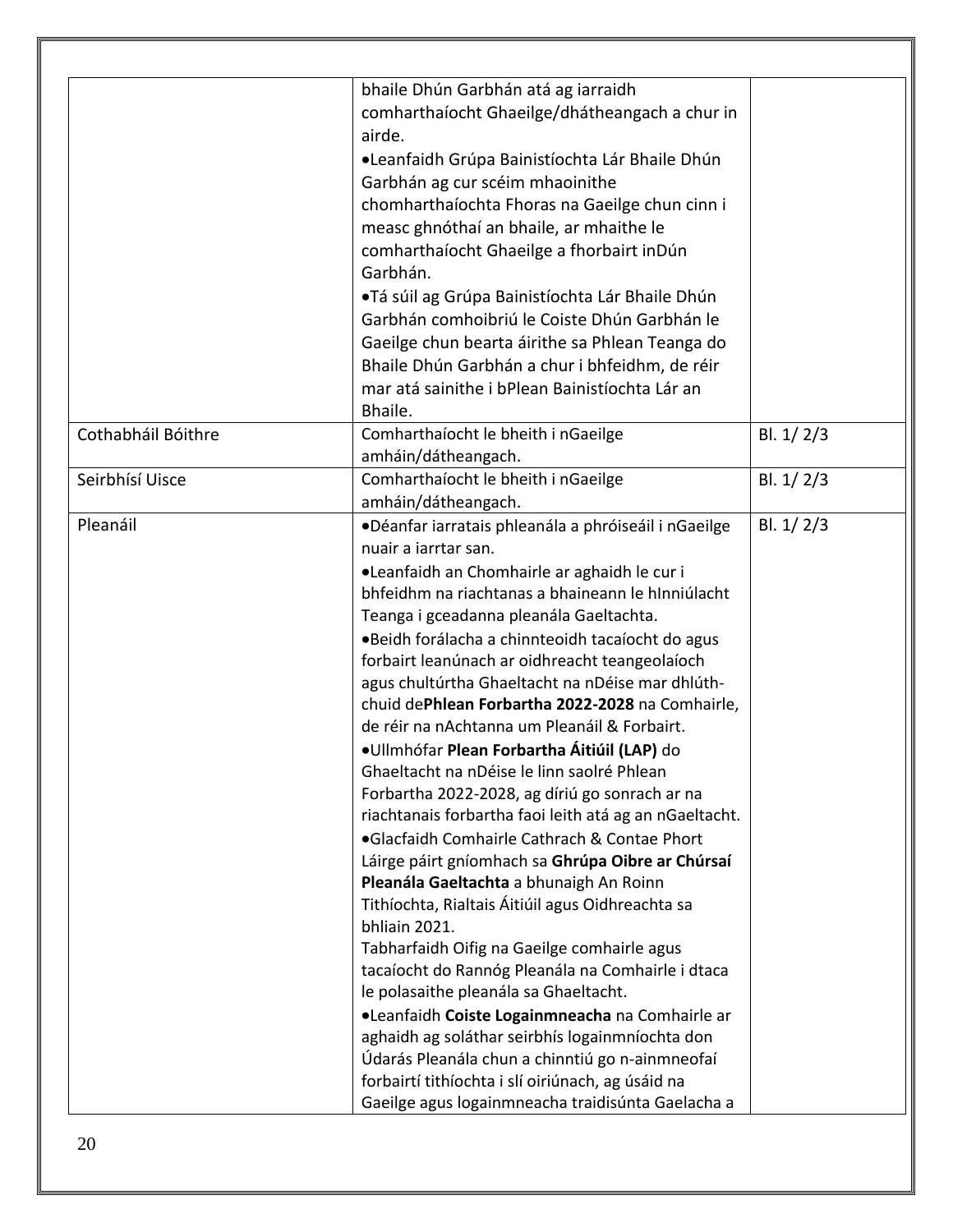|                                                                                           | mhéid agus is féidir, re réir an choinníoll a        |                |  |
|-------------------------------------------------------------------------------------------|------------------------------------------------------|----------------|--|
|                                                                                           | bhaineann le hainmniú atá sa chead pleanála.         |                |  |
| Scéim Scoláireachta Ghaeltachta                                                           | Leanfaidh an tOifigeach Gaeilge ar aghaidh ag ofráil | BI. 2/3        |  |
|                                                                                           | Scoláireacht(aí) Ghaeltachta ar bhonn bhliantúil do  |                |  |
|                                                                                           | mhicléinn chun freastal ar chúrsa samhraidh i        |                |  |
|                                                                                           | gColáiste na Rinne.                                  |                |  |
|                                                                                           |                                                      |                |  |
| An Ghaeilge mar theanga oibre sna hoifigí lonnaithe sa Ghaeltacht                         |                                                      |                |  |
|                                                                                           | Amlíne                                               |                |  |
|                                                                                           | Laistigh de                                          |                |  |
|                                                                                           |                                                      | Bl.1/Bl.2/Bl.3 |  |
|                                                                                           |                                                      |                |  |
| Níl aon oifigí ag Comhairle Cathrach & Contae Phort Láirge sa Ghaeltacht. 'Siad Oifigí    | Bl. $1/2/3$                                          |                |  |
| Cathartha na Comhairle i nDún Garbhán na hoifigí is cóngaraí don nGaeltacht. Déantar      |                                                      |                |  |
| gach iarracht freastal ar chainteoirí Ghaeilge trí oifigí na Comhairle i nDún Garbhán, ag |                                                      |                |  |
| braith ar infhaighteacht bhaill fhoirne le Gaeilge ag aon am faoi leith.                  |                                                      |                |  |
|                                                                                           |                                                      |                |  |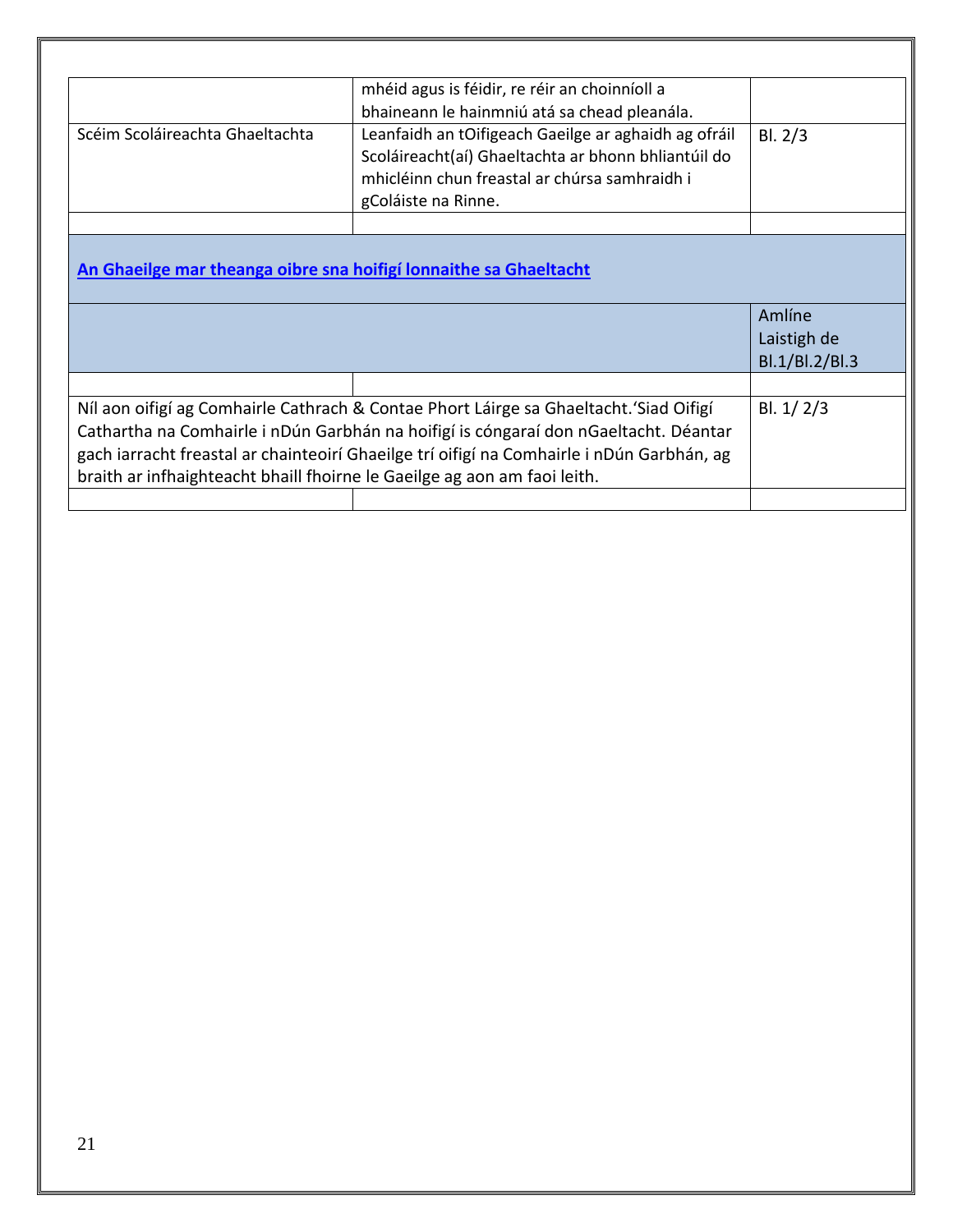## <span id="page-21-0"></span>**Caibidil 6: Ag Feabhsú Inniúlacht sa Ghaeilge**

## <span id="page-21-1"></span>**6.1 Earcaíocht**

Is é earcú foirne le scileanna cumasacha Gaeilge i ngach réimse d'obair Chomhairle Cathrach & Contae Phort Láirge an príomhbhealach a bheidh ann chun barr feabhais a chur ar infhaighteacht seirbhísí i nGaeilge.Beidh aird ag ár bpolasaí earcaíochta, atá faoi réir an chreata de nósanna imeachta comhaontaithe náisiúnta d'earcaíocht, ar an ngá chuninniúlacht Gaeilge a fheabhsú ar bhonn céimnithe.

Cuirfear pacáiste ionduchtúcháin ina mbeidh cóip dár scéim chomhaontaithe, ar fáil do gach ball foirne chun a chinntiú go mbeidh siad ar an eolas faoinár ngealltanais faoin reachtaíocht.

### <span id="page-21-2"></span>**6.2 Oiliúint agus Forbairt**

Tá Comhairle Cathrach & Contae Phort Láirgetiomanta deiseanna a chur ar fáil don fhoireann chun freastal ar chúrsaí oiliúna Gaeilge atá creidiúnaithe go cuí, de réir ár n-acmhainní. Cuirfear an fhoireann iomlánar an eolas faoi áiseanna/dheiseanna chun a n-inniúlacht sa Ghaeilge a fheabhsú.

| BI. 1/2/3<br>Earcaíocht<br>•Cuirfear pacáiste ionduchtúcháin ar fáil<br>do bhaill nua foirne ina mbeidh cóip dár<br>scéim chomhaontaithe.<br>•Tabharfar deis dóibh siúd a<br>fhreastalaíonn ar agallamh chun dul ar<br>Phainéal na gCúntóirí Leabharlainne                                                                                                                                                                                                                                                                                                                                                                                                                                                                                           | Laistigh de<br>Bl.1/Bl.2/Bl.3 |
|------------------------------------------------------------------------------------------------------------------------------------------------------------------------------------------------------------------------------------------------------------------------------------------------------------------------------------------------------------------------------------------------------------------------------------------------------------------------------------------------------------------------------------------------------------------------------------------------------------------------------------------------------------------------------------------------------------------------------------------------------|-------------------------------|
| scrúdú Gaeilge a dhéanamh chun cabhrú le<br>hearcú níos mó cainteoirí Gaeilge don<br>tSeirbhís Leabharlainne.                                                                                                                                                                                                                                                                                                                                                                                                                                                                                                                                                                                                                                        |                               |
| <b>Oiliúint</b><br>BI. 1/2/3<br>•Leanfar ar aghaidh ag cur deiseanna ar<br>fáil chun cumas Gaeilge na foirne a<br>fheabhsú.<br>Feabhsú ar chumas<br>Déanfar socruithe cuí chun oiliúint sa<br><b>Gaeilge</b><br>Ghaeilge agus teastas tástála inniúlachta<br>a chur ar fáil don fhoireann chun:<br>- tacú leis an bhfoireann chun a líofacht<br>sa Ghaeilge a choimeád agus a fhorbairt,<br>- feabhas a chur ar chumas na foirne a n-<br>oibleagáidí Ghaeilge i gcur i gcrích agus a<br>ndualgas á comhlíonadh acu.<br><b>BI.1</b><br>•Tabharfar deis do bhaill foirne freastal<br>ar Ranganna Gaeilge ar líne curtha ar fáil<br>ag dreamanna seachracha agus cuirfear<br>maoiniú ar fáil chuige seo.<br>BI. 2 ar<br>•Reáchtáilfear Ranganna Gaeilge |                               |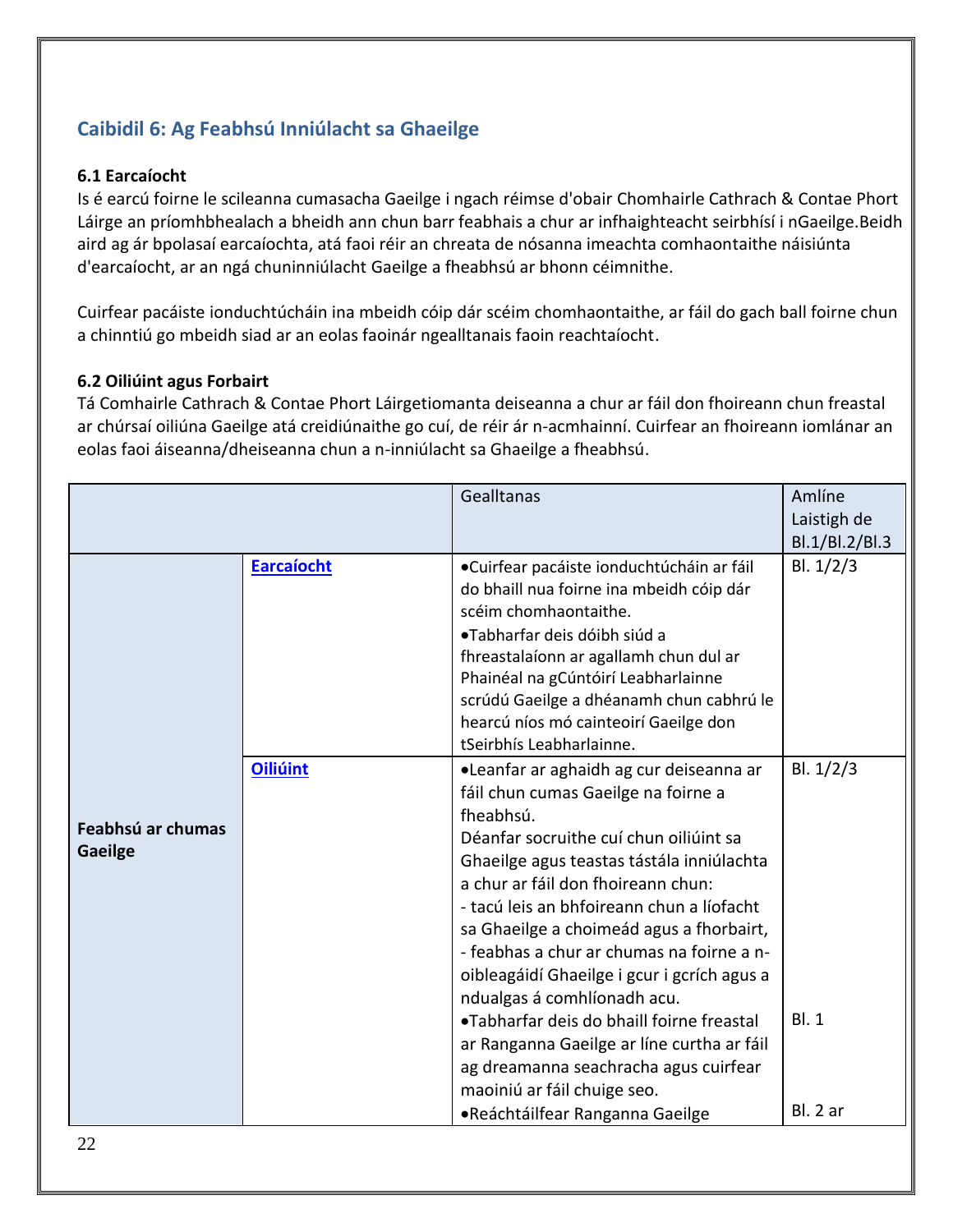|                                                                                                         | inmheánacha i bpearsan don bhfoireann<br>a luaithe is a bheith deireadh leis na                                                                                                                                                                                                                                                                                                                                                                                                                                                                                                                                            | aghaidh     |
|---------------------------------------------------------------------------------------------------------|----------------------------------------------------------------------------------------------------------------------------------------------------------------------------------------------------------------------------------------------------------------------------------------------------------------------------------------------------------------------------------------------------------------------------------------------------------------------------------------------------------------------------------------------------------------------------------------------------------------------------|-------------|
|                                                                                                         | srianta sláinte phoiblí.<br>•Mar chuid den Chlár um Fhorbairt<br>Pearsanta (PDP), déanfar gach iarracht<br>baill foirne a ghríosadh chun tabhairt faoi<br>Ranganna Gaeilge don bhfoireann.                                                                                                                                                                                                                                                                                                                                                                                                                                 | Bl. $1/2/3$ |
|                                                                                                         | Déanfar é seo tríd an bpróiseas a<br>athbhreithnithe a eagraíonn an Rannóg<br>Iniúchadh Inmheánach.<br>•Déanfaidh Oifig Fiontair Áitiúil Phort<br>Láirge iarracht faoi leith baill foirne a<br>ghríosadh chun tabhairt faoi Ranganna<br>Gaeilge ionas gur féidir leo seirbhísí trí<br>Ghaeilge a chur ar fáil don phobal.<br>•Cuirfear an fhoireann ar an eolas faoi<br>acmhainní teanga ar nós; www.focal.ie,                                                                                                                                                                                                             | BI.1        |
|                                                                                                         | www.focloir.ie, www.breis.focloir.ie, ww<br>w.abair.ie, chomh maith le WinGléacht,<br>an leagan leictreonach d'fhoclóir<br>Gaeilge-Béarla Uí Dhónaill.                                                                                                                                                                                                                                                                                                                                                                                                                                                                     |             |
| Rannpháirtíocht i<br>ngníomhaíochtaí chun<br>an teanga a chur chun<br>cinn/ Acmhainní a chur<br>ar fáil | •Cuirfear an fhoireann ar an eolas agus<br>tabharfar sonraí dóibh faoi acmhainní agus<br>tacaíochtaí Gaeilge ar-líne.<br>•Éascófar rochtain ar eolas maidir le<br>hacmhainní agus tacaíochtaí teanga tríd an<br>inlíon agus áiseanna eile.<br>•Cuirfear oiliúint rialta ar Fheasacht<br>Teanga ar fáil dos na hoifigigh ainmnithe<br>Gaeilge agus do bhaill eile foirne chun a<br>chinntiú go mbeidh tuiscint leanúnach acu<br>ar chearta teanga na bpobal Gaeltachta<br>agus Gaeilge.<br>•Cabhrófar le baill foirne a thugann faoi<br>agus a chríochnaíonn teastais tástála<br>inniúlachta Gaeilge chun feabhas a chur ar | Bl. $1/2/3$ |
|                                                                                                         | a gcuid scileanna teanga, mar is cuí, ar<br>mhaithe leis an inniúlacht chun seirbhís trí<br>Ghaeilge a chur ar fáil a mhéadú.                                                                                                                                                                                                                                                                                                                                                                                                                                                                                              |             |
| Eile                                                                                                    | Beidh comhlíontacht lenár Scéim Teanga<br>agus bearta reachtaíochta maidir leis an<br>nGaeilge mar Thasc i gcomhair<br>Athbhreithnithe i bPlean Forbartha<br>Pearsanta gach ball foirne faoin gCóras<br>Nua CBFF.                                                                                                                                                                                                                                                                                                                                                                                                          | Bl. $1/2/3$ |
|                                                                                                         |                                                                                                                                                                                                                                                                                                                                                                                                                                                                                                                                                                                                                            |             |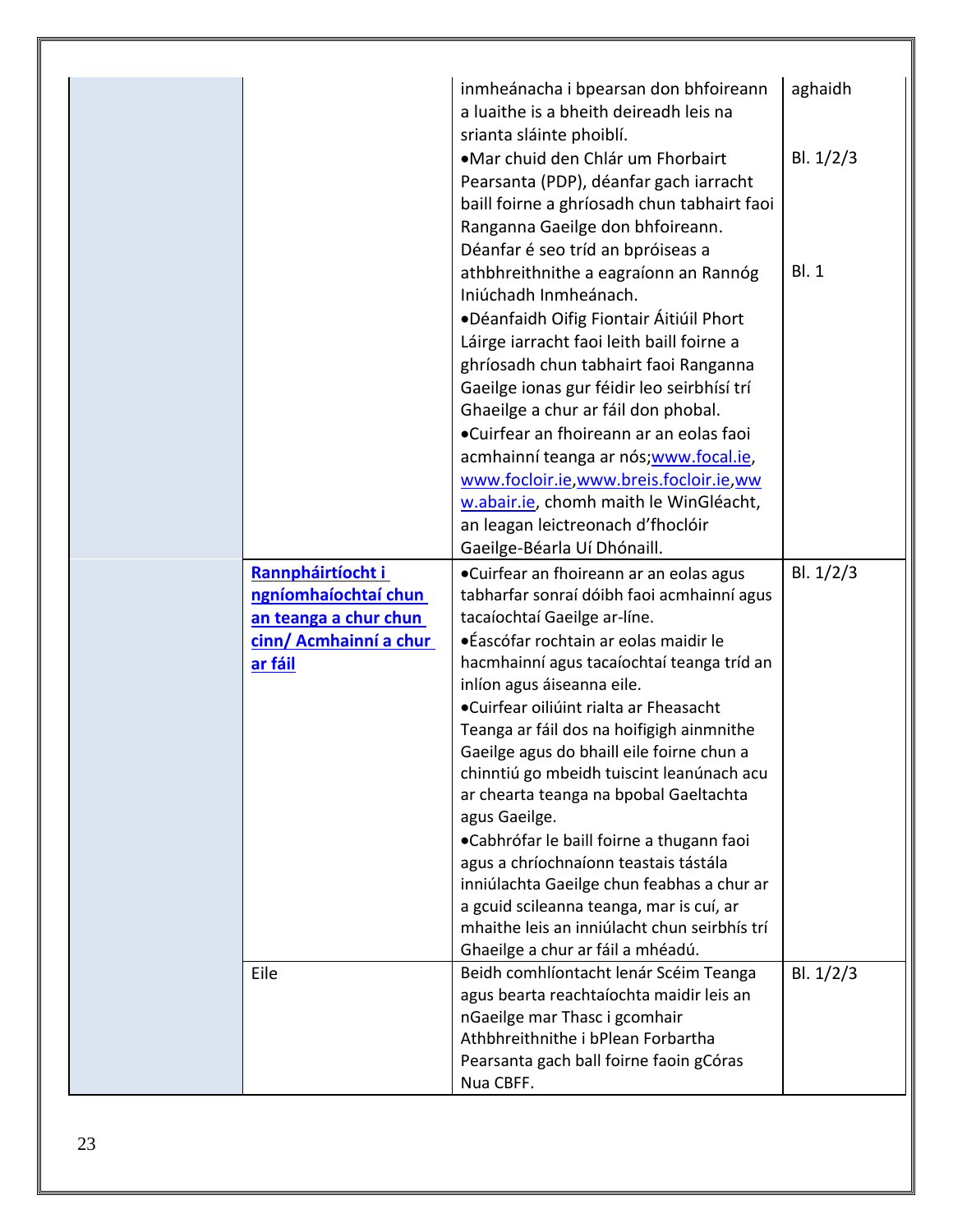## <span id="page-23-0"></span>**6.3 Poist Shainithe Ghaeilge**

Tá na poist liostáilte thíos sainithe mar phoist a mbaineann riachtanas inniúlachta Gaeilge leo. Tá sé i gceist go mbeidh caighdeáin shonraithe chreidiúnaithe sa Ghaeilgebainte amach ag sealbhóirí na bpost seo i gcomhréir le cúraim an phoist. Nuair a bhí na poist seo á sainiú, tugadh aird ar leith ar phoist atá lonnaithe i gceantair Ghaeltachta agus ar phoist atá lonnaithe i gceantair lasmuigh den Ghaeltacht ach ar phobail Ghaeltachta agus/nó Ghaeilge mórán dá mbonn custaiméirí.

| <b>Teideal an Phoist</b>                                 | Láthair                                                        | An pobal Gaeltachta/Gaeilge ar a<br>bhfuiltear ag freastal                                                               | Comharthú den chaighdeán<br>Gaeilge a theastaíonn<br>(roghnaigh ceann:<br>bunleibhéal, meánleibhéal<br>nó ardleibhéal) |
|----------------------------------------------------------|----------------------------------------------------------------|--------------------------------------------------------------------------------------------------------------------------|------------------------------------------------------------------------------------------------------------------------|
| Oifigeach<br>Forbartha Gaeilge                           | Oifigí Dhún<br>Garbhán &<br>Oifigí<br>Chathair<br>Phort Láirge | Gaeltacht na nDéise - An Rinn & An<br>Sean Phobal & lucht labhartha<br>Gaeilge i gCathair agus i gContae<br>Phort Láirge | Ardleibhéal                                                                                                            |
| Oifigeach<br>Cléireachais,<br>Deasc Cúram<br>Custaiméirí | Oifigí<br>Cathartha,<br>Dún Garbhán                            | Gaeltacht na nDéise – An Rinn & An<br>Sean Phobal & lucht labhartha<br>Gaeilge i gContae Phort Láirge                    | Meánleibhéal                                                                                                           |
| Oifigeach<br>Cléireachais,<br>Deasc Cúram<br>Custaiméirí | Halla na<br>Cathrach,<br>Port Láirge                           | Gaeltacht na nDéise - An Rinn & An<br>Sean Phobal & lucht labhartha<br>Gaeilge i gCathair Phort Láirge                   | Meánleibhéal                                                                                                           |

## <span id="page-23-1"></span>**Caibidil 7: Monatóireacht agus Athbhreithniú**

Déanfaidh an Rannóg Seirbhísí Corparáideacha monatóireacht agus athbhreithniú ar an scéim ar bhonn rialta.Is í Máire Seosaimháin Breathnach an teagmhálaí don scéim.

Bunóidh an Chomhairle **'Coiste Gaeilge'**, ar a mbeidh oifigigh ón gComhairle, chun polasaí Gaeilge na Comhairle a fhorbairt agus monatóireacht a dhéanamh air.

<span id="page-23-2"></span>Beidh córas foirmiúil ar fáil chun monatóireacht a dhéanamh ar iarratais ar sheirbhísí i nGaeilge agus beidh cuntas air sin inár dTuarascáil Bhliantúil.